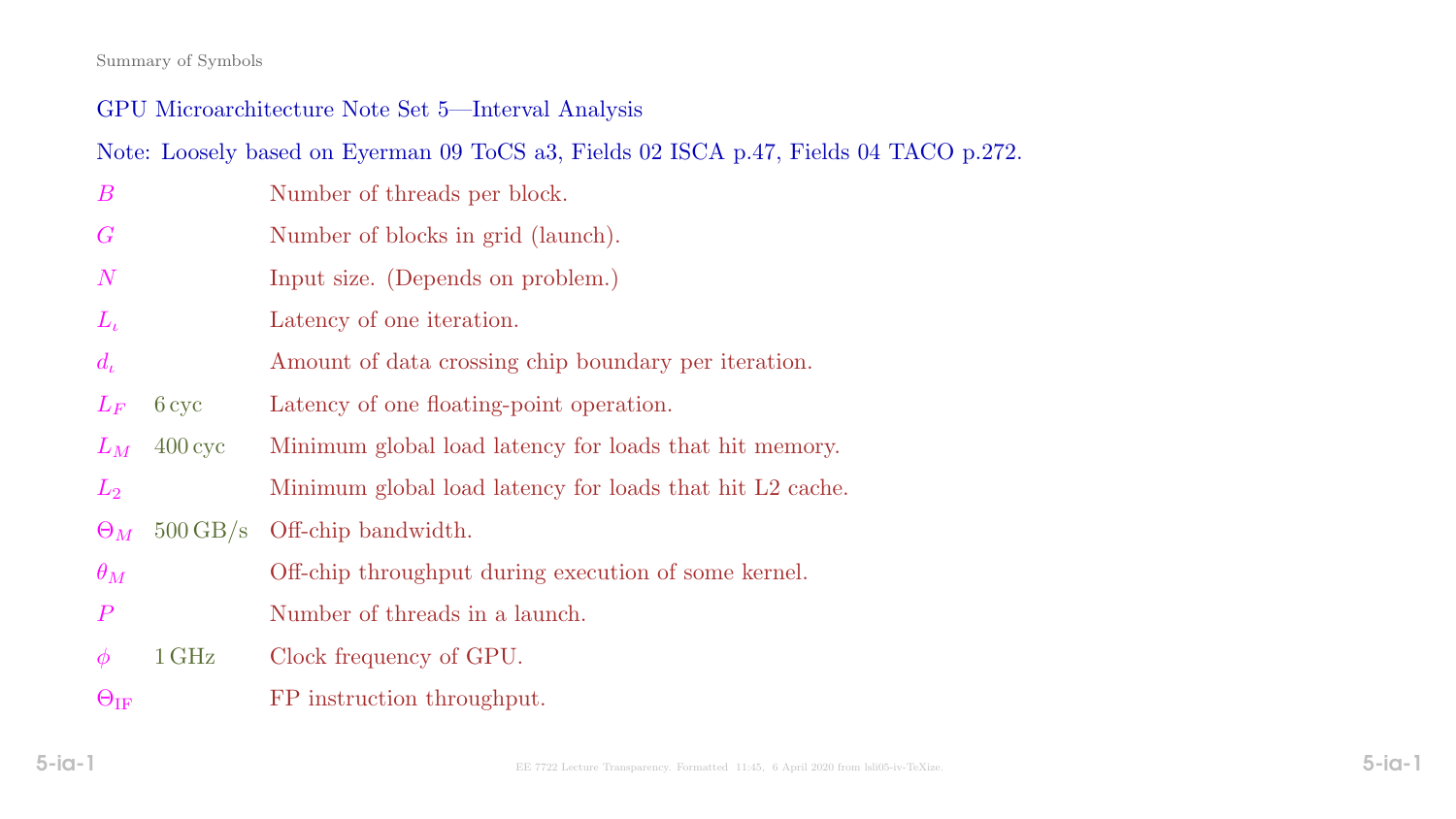#### Summary of Symbols

 $\Theta_{\text{IM}}$  Load and store instruction throughput.  $n_{\text{IF}}$  Number of FP instructions executed in interval.  $n_{\text{IM}}$  Number of load and store instructions executed in interval.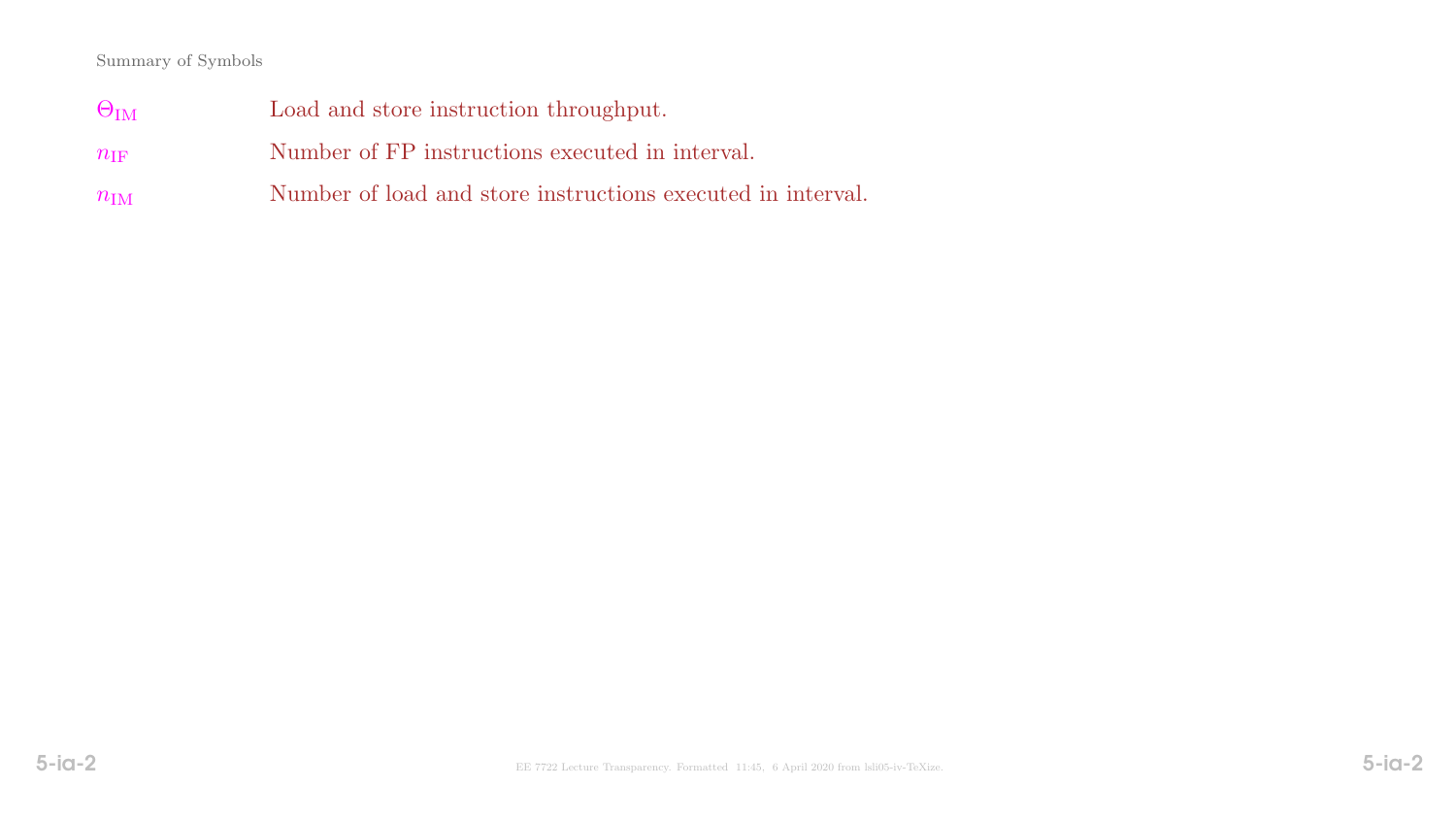#### Interval Analysis Definitions

# Interval Analysis

Interval Analysis:

A method of modeling the execution of code on some device using repeating regions of execution (such as loop bodies).

Interval:

A well-defined region of execution, such as a loop body.

Goal of analysis is to find minimum number of threads,  $P, \ldots$  $\ldots$  needed to achieve full performance.

The idea is to first compute the latency of an interval,  $L_{\iota} \dots$  $\ldots$  and then compute the number threads needed to fully utilize  $\ldots$ . . . resources such as thread dispatch and off-chip bandwidth.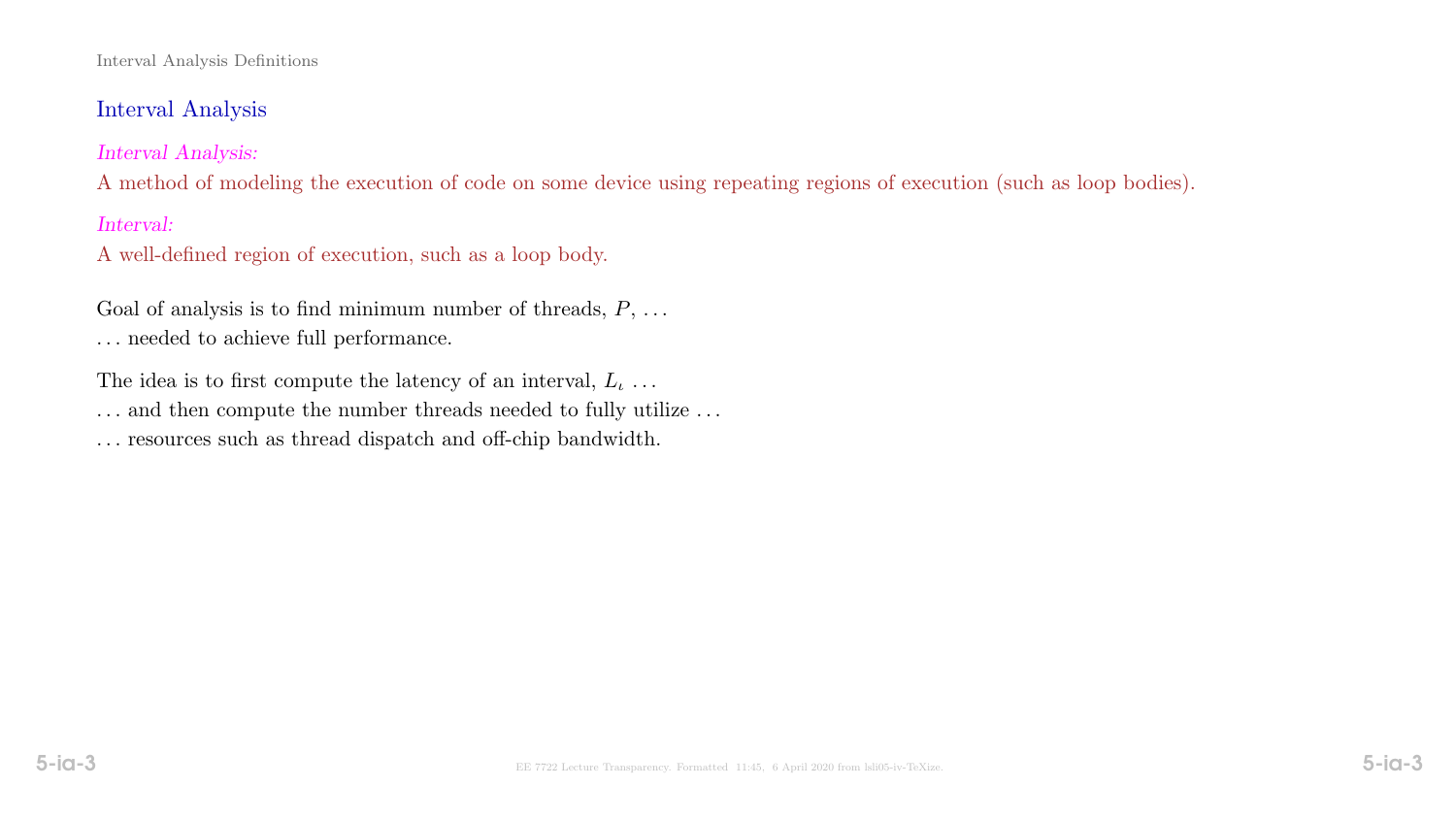Interval Analysis Definitions  $\gg$  Intervals

## Intervals

Analysis can use a single interval (considered first). . . . . . or several intervals (usually separated by barriers).

An interval is well chosen if:

It covers much of a program's execution time.

Conditions during each interval execution are similar . . .

. . . for example, the number of cache misses is the same in each interval.

A set of intervals, say  $L_{\iota_0}, L_{\iota_1}, \ldots$  is well chosen if:

They cover much of a program's execution time.

Conditions during each execution of  $L_{\iota_0}$  are similar to each other ...  $\ldots$  conditions during each execution of  $L_{\iota_1}$  are similar to each other, etc.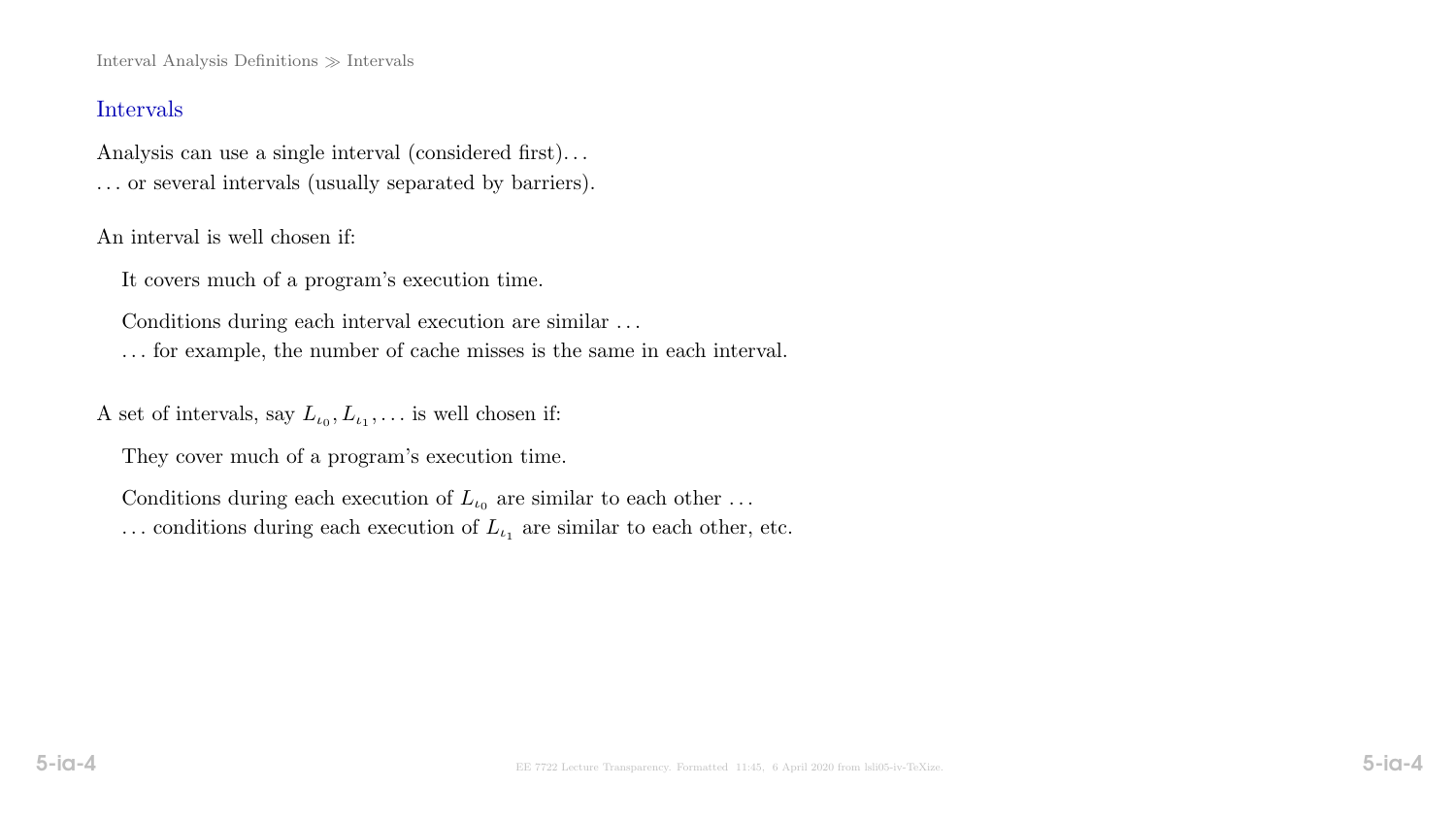# Interval Latency Contract Contract Contract Contract Contract Contract Contract Contract Contract Contract Contract Contract Contract Contract Contract Contract Contract Contract Contract Contract Contract Contract Contrac

## Interval Latency

Minimum execution time of interval on device of interest.

Symbol,  $L_{\iota}$ .

 $L_{\iota}$  can be ...

 $\dots$  roughly estimated,  $\dots$ 

 $\dots$  carefully estimated,  $\dots$ 

. . . or measured.

Latency estimated based on a single thread or warp.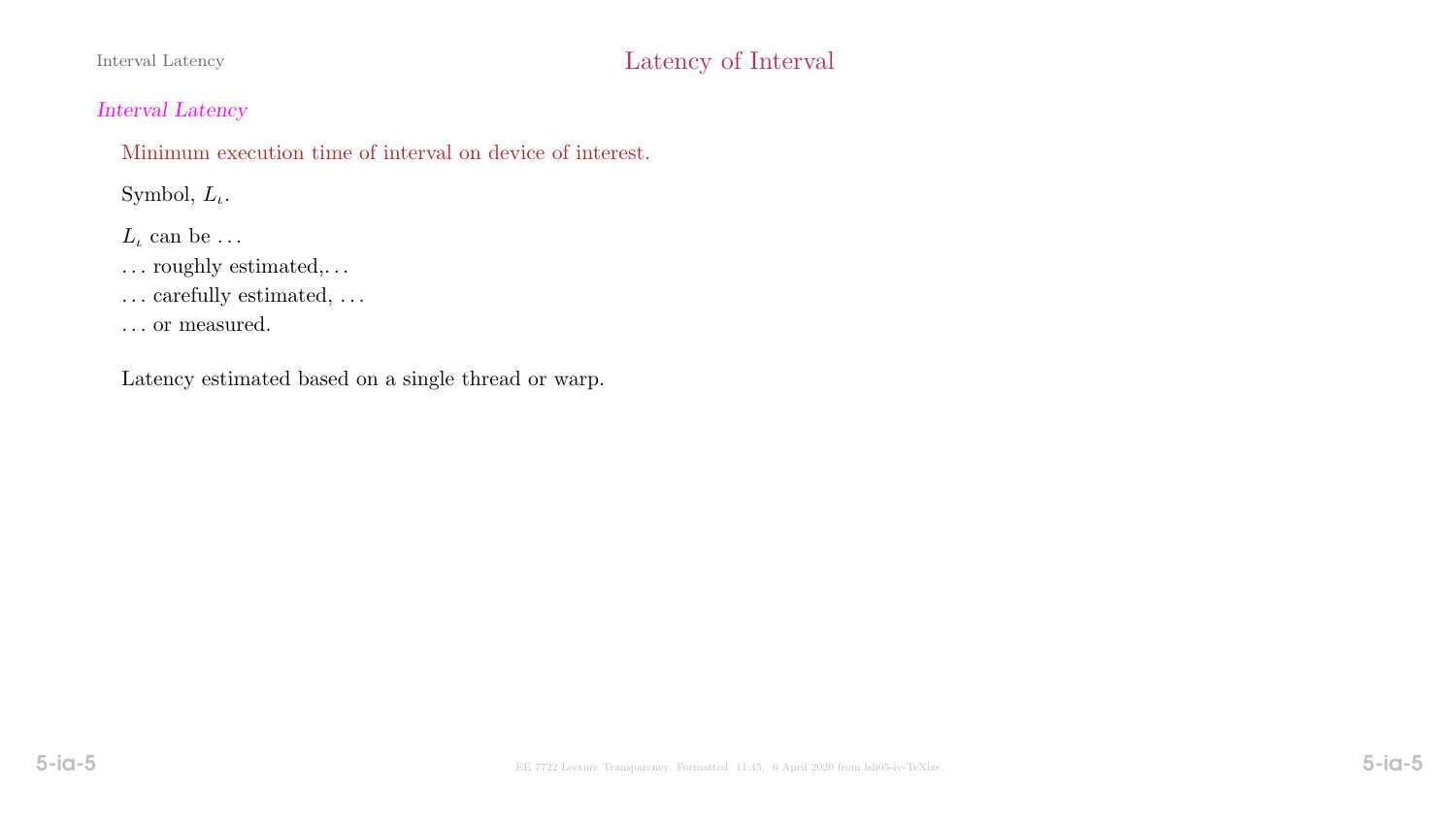Interval Latency

## Example

Illustration of interval and interval latency.

For Code Fragment:

```
for ( int h=tid; h<N; h += n_threads ) { dout [h] = din[h] + 1; }
```
A good interval is the loop body for one iteration:  $\text{dout}[h] = \text{din}[h] + 1$ ;

Simplified SASS (CC 3.5) for Interval:

.Loop I0: LD.E R2, [R2]; I1: FADD R7, R2, 1; I2: ST.E [R4], R7; I3: BRA .Loop # Cycles: 0 1 2 3 .. 400 401 402 403 404 405 406 407 408 409 410 wp0: [I0 ] I1 [I2 ] I3 ! <---- One Interval ----------------------------------------> ! Interval Latency,  $L_{\iota}$  = 410 cyc

Execution can't be less than  $L_i$ ...

 $\ldots$  how many threads, P, will it take to use up off-chip bandwidth  $\ldots$ 

. . . or some other resource.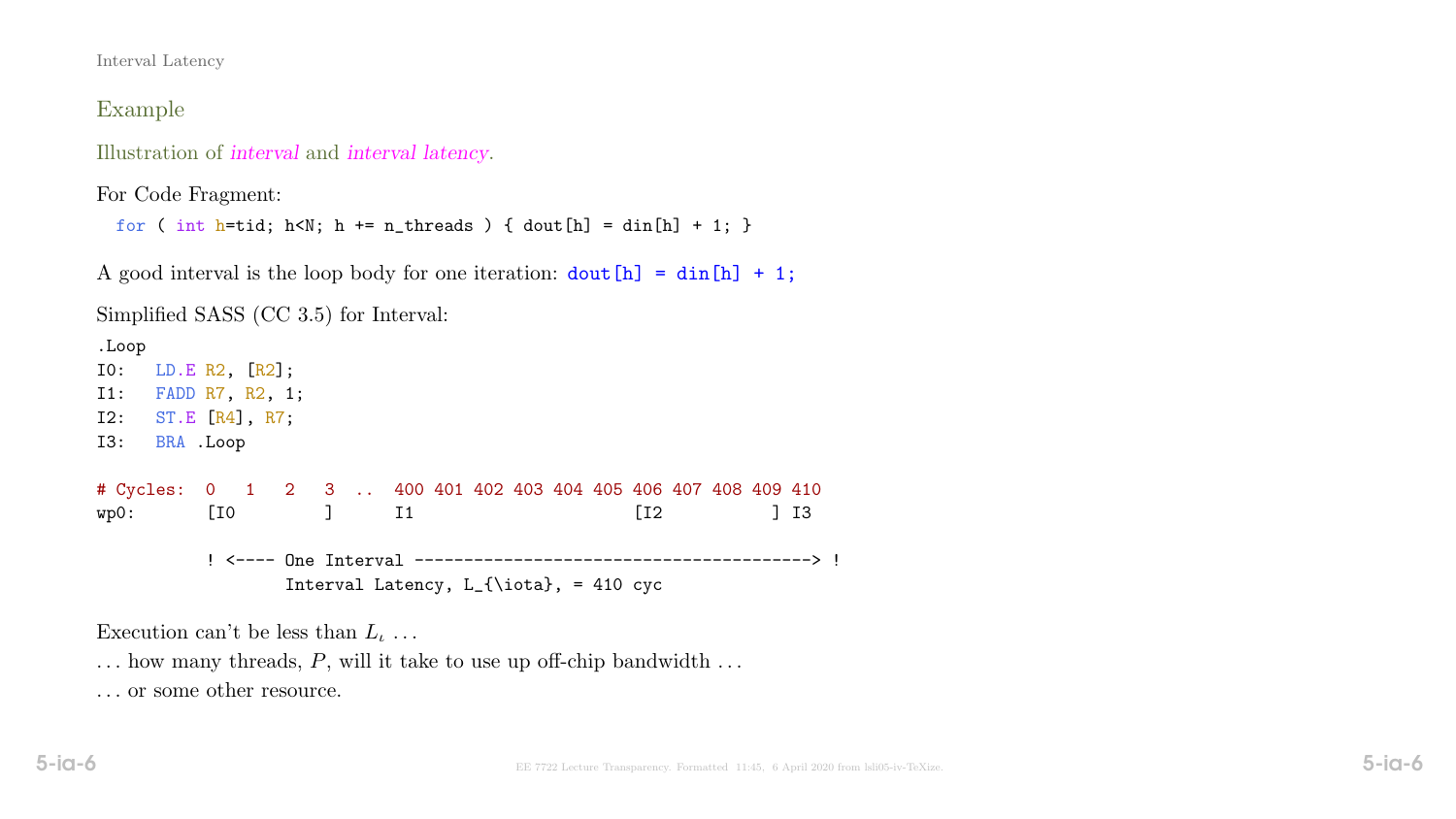#### Interval Latency

Use of Interval Latency for Code with One Interval, no Barriers Let N denote the number of times the interval needs to be executed. For example, operating on an N-element array,  $L_{\iota}$  computes one element.

Let P denote the number of active threads during the interval.

For example,  $P = 640$  in a launch of 10 blocks of 64 threads.

Then minimum execution time is:  $t(N, P) = \frac{N}{P}$ P  $L_{\iota}$ .

Goal of analysis is to find largest  $P$  for which minimum is possible.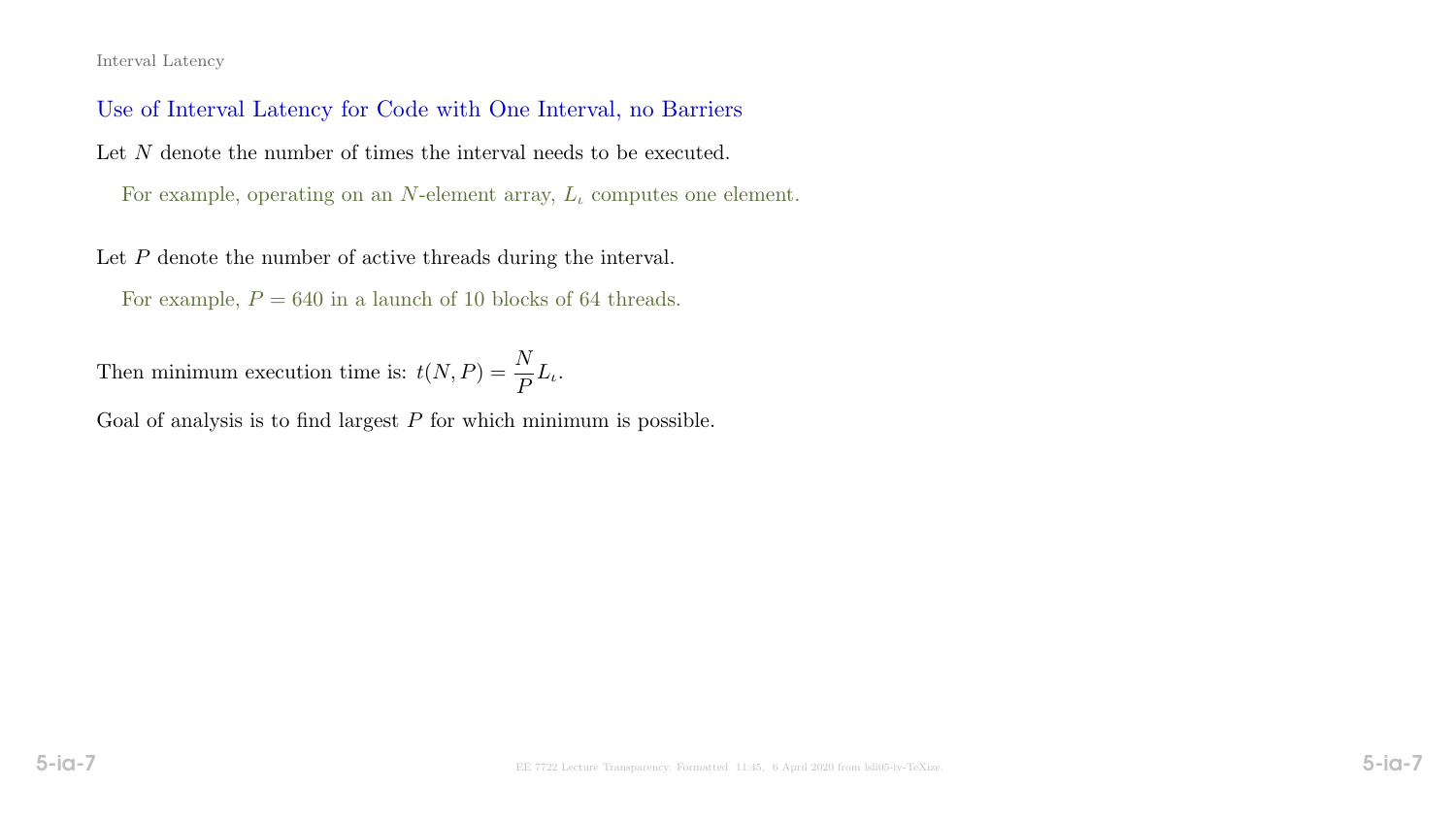Interval Latency  $\gg$  Number of Active Threads

## Number of Active Threads

Analysis based on the number of active threads  $(P) \dots$ . . . which is the product of the number of active blocks and the block size.

In a launch of G blocks of B threads  $P \leq BG$ .

The number of active blocks is determined by a number of factors  $\ldots$ . . . such as SM capabilities and shared memory use. (See the CUDA documentation for details.)

In these notes we will assume that  $B$  and  $G$  are chosen such that all  $G$  blocks ( $BG$  threads) are active.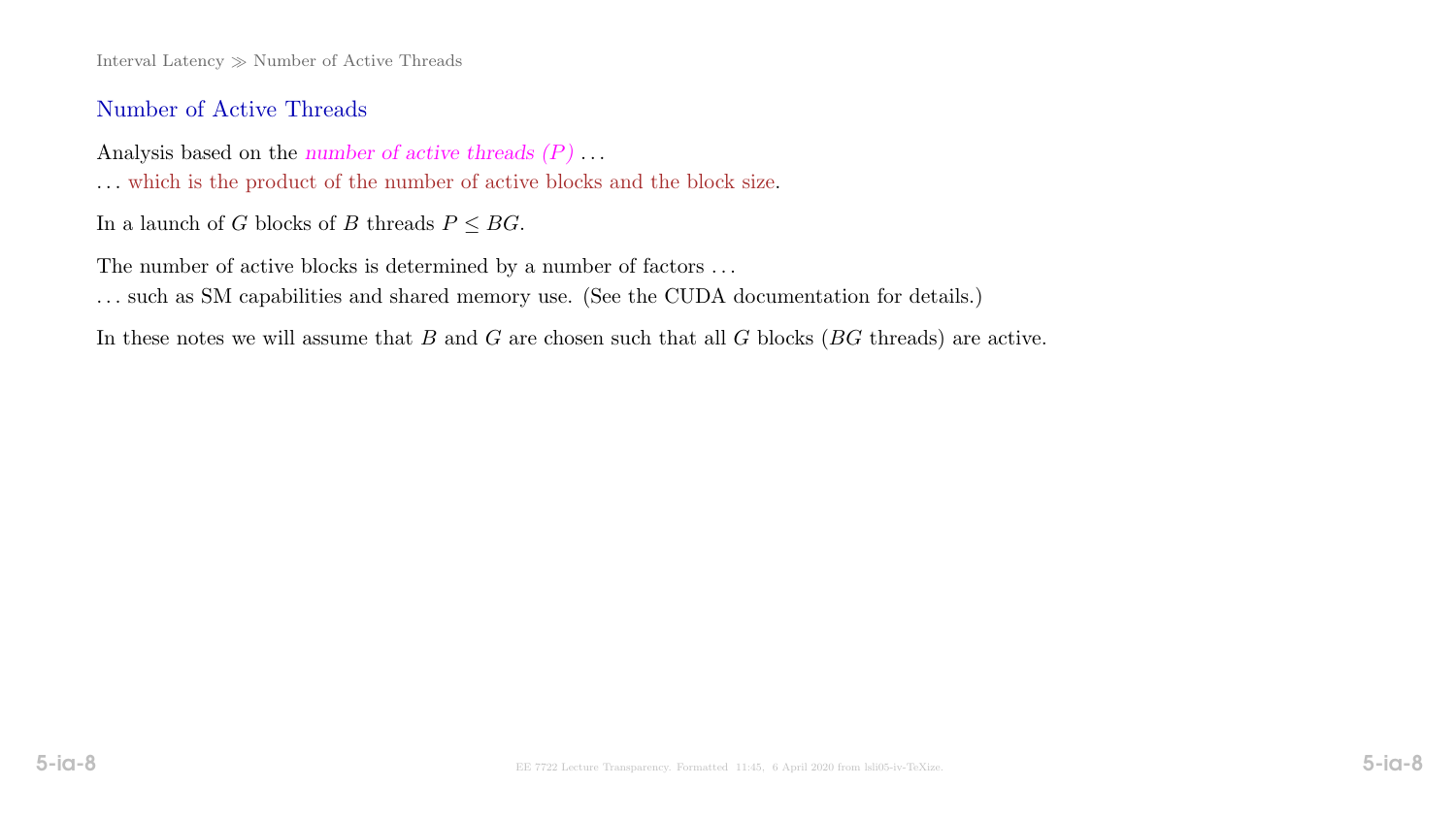Interval Latency Illustration of Interval Latency Concept

### Illustration of Interval Latency Concept

Kernel below is to operate on N elements.

Interval is one iteration of loop.

```
Suppose a kernel of G blocks of B threads is launched \dots
```
 $\ldots$  on a GPU with  $M$  SMs...

 $\ldots$  and we know that  $G/M$  blocks per SM are active...

 $\ldots$  then  $P = BG$ .

#### CUDA Code:

```
for ( int h=tid; h<N; h += n_threads ) dout[h] = din[h] + 1;
```
Simplified SASS (CC 3.5) for Interval:

LD.E R2, [R2]; FADD R7, R2, 1; ST.E [R4], R7;

If we somehow conclude  $L_{\iota} = 450 \,\mathrm{ns} \ldots$ ... then total execution time  $\geq \frac{N}{BG}$ 450 ns.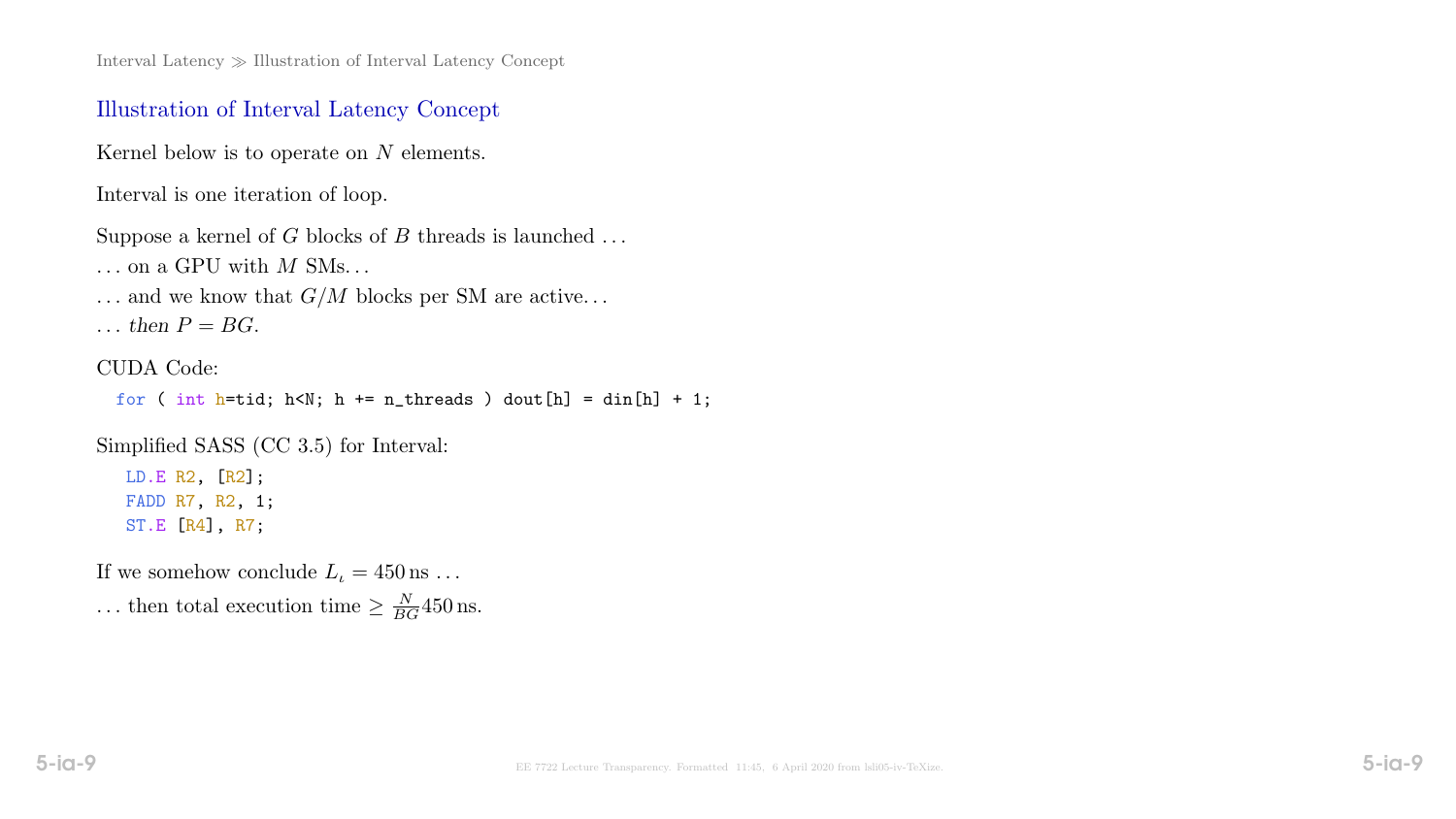#### Work and Resources  $\gg$  Definitions

## Work and Resources

## Work [done in an interval]:

Data to be moved  $(d_{\iota})$ , number of instructions to be executed  $(n_{\iota I})$ , or some other effect of instruction execution that uses a finite resource.

The amount of work will be computed per thread, such as  $d_t, \ldots$ ... so the total work during the interval for P threads is  $Pd_t$ .

## Resource [needed for work in an interval]:

The thing provided to do a particular kind of work. A resource has bandwidth limitations, such as  $\Theta_M$  for off-chip data bandwidth.

If P threads do  $Px_t$  work (for some generic work x)...

... the corresponding resource is occupied for  $\frac{Px_t}{Q}$  $\Theta_x$ time.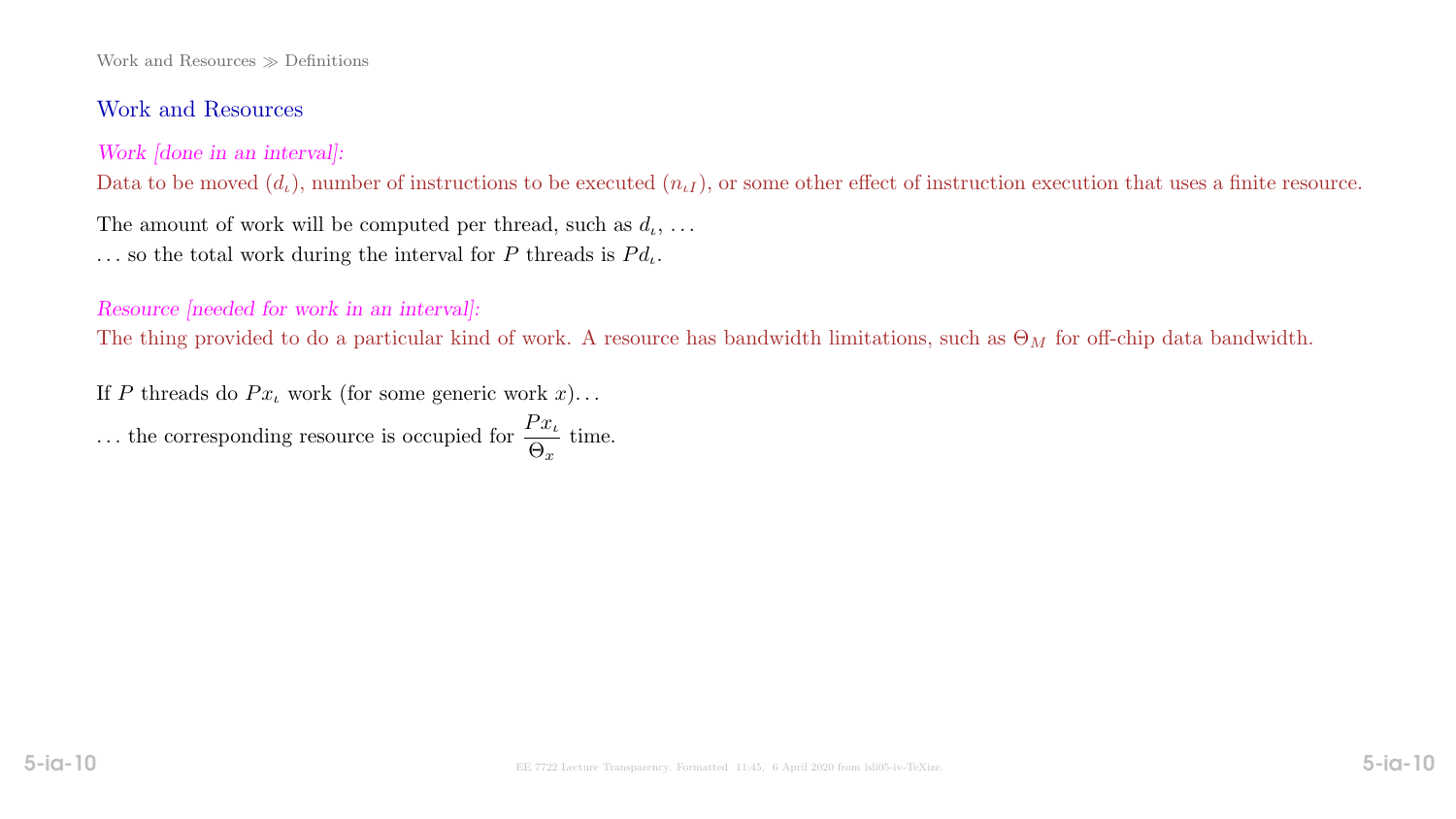Work and Resources  $\gg$  Resources  $\gg$  Data Movement

#### Resources

Two broad types of resources considered here . . .

. . . data movement and instruction execution (issue and dispatch).

For Data Movement

Need to consider boundary being crossed:

SM to L2 cache: Use  $\Theta_2$  for bandwidth (and  $L_2$  for latency).

L2 cache to DRAM: Use  $\Theta_M$  for bandwidth (and  $L_M$  for latency).

Note: The value of  $\Theta_M$  is available from NVidia APIs ...

... whereas  $\Theta_2$ , and the latencies must be measured.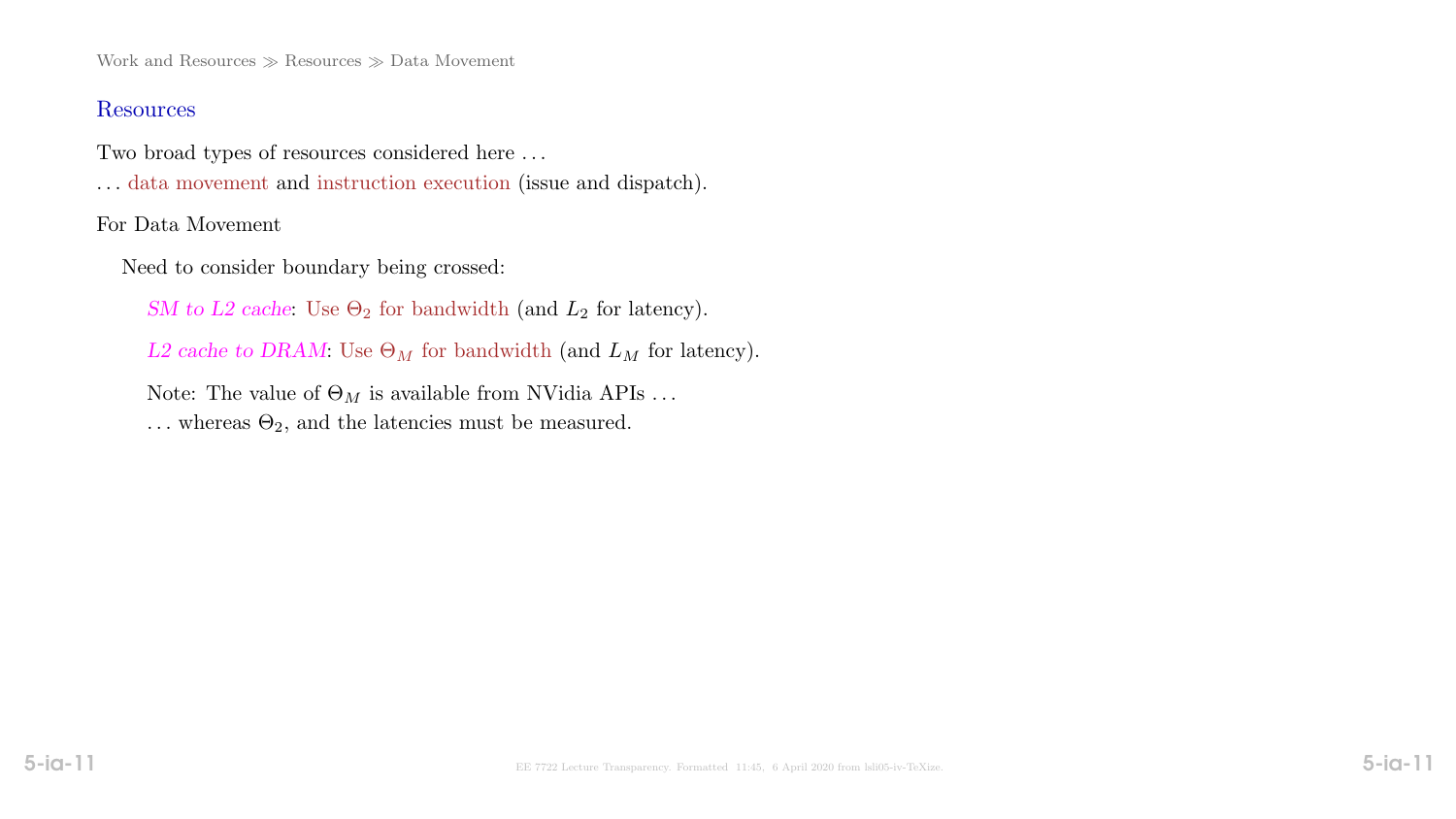Work and Resources  $\gg$  Resources  $\gg$  Instruction Execution

#### Instruction Execution

Instruction execution is more tedious to account for because:

Must consider instruction type (such as load/store, 32-bit FP, etc.) Must guess or count number of instructions of each type. Instructions (work) vary by generation (though not by much). Resources vary a great deal by device.

Major Types of Instructions (for these notes anyway): 32-bit FP (non-special): Work:  $n_{\text{IF}}$ , Bandwidth:  $\Theta_{\text{IF}}$ . Load/store: Work:  $n_{IM}$ , Bandwidth:  $\Theta_{IM}$ .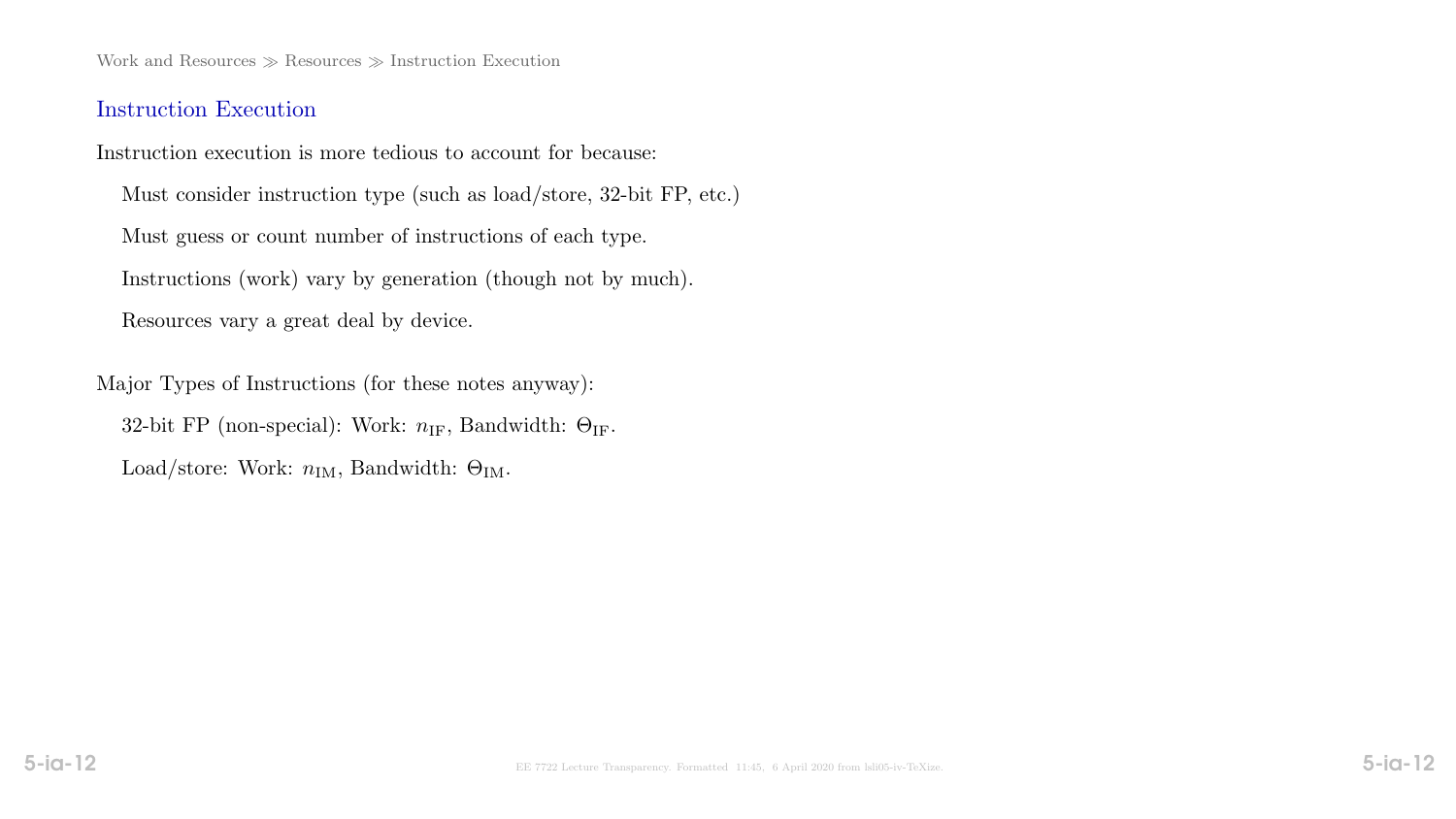Work and Resources  $\gg$  Resources  $\gg$  Instruction Execution

Instruction Bandwidth Scope

In analysis use chip bandwidth, not SM bandwidth.

Typically memory bandwidths given for whole chip . . . . . . and instruction bandwidths given for one SM.

For resource consumption, use bandwidth for whole GPU chip.

For example, consider  $\Theta_{IM}$  (load/store instructions):

In a CC 6.0 GP100 device there are 8 LS units per scheduler, ...

- $\ldots$  2 × 8 = 16 LS units per SM,  $\ldots$
- ... and  $\Theta_{IM} = 56 \times 16 = 896 \text{ insn/cyc per chip.}$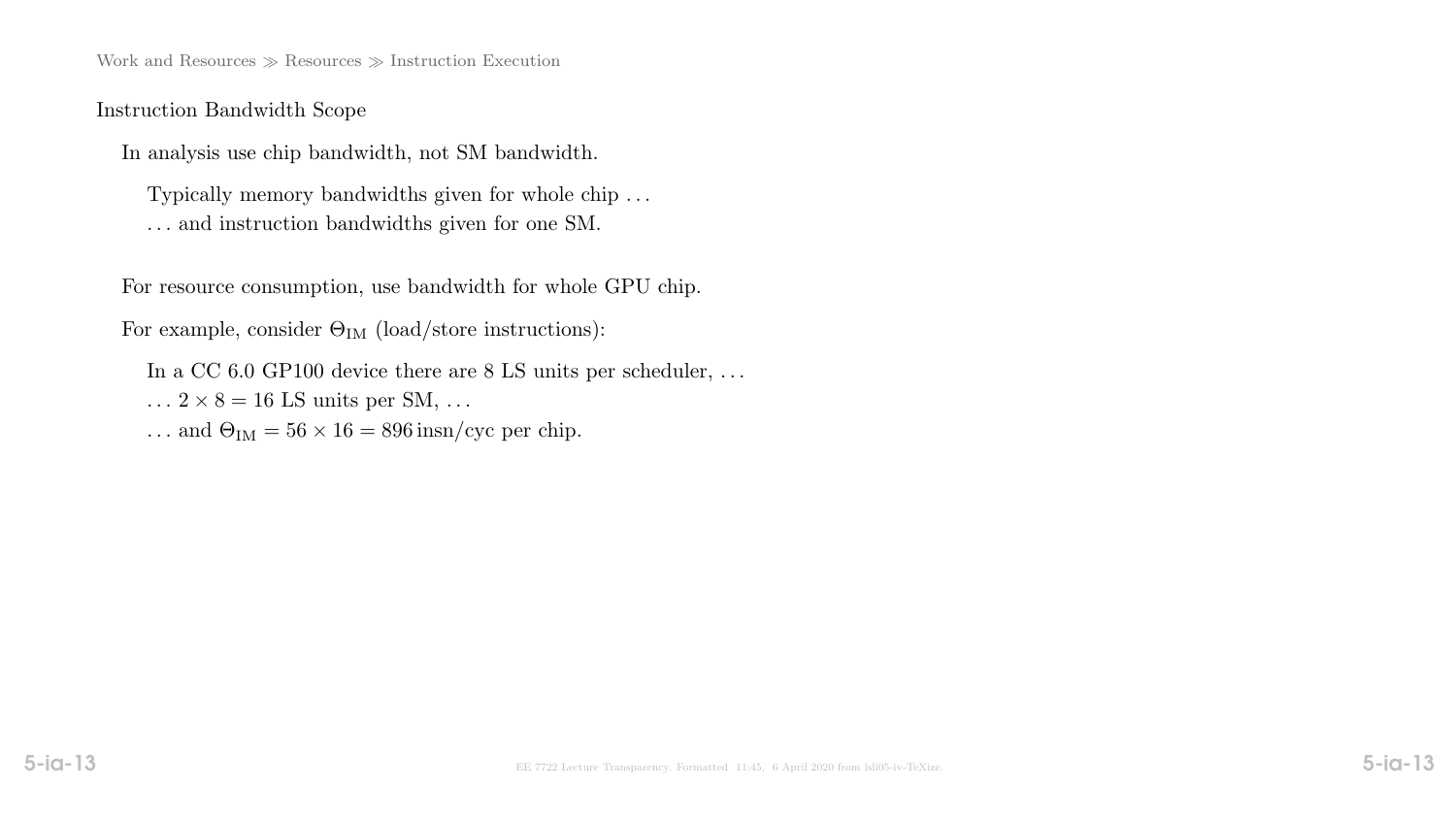Work and Resources  $\gg$  Example

# Example

Find work and resource usage on a CC 6.1 GP104 device for the following code:

LD.E R2, [R2]; FADD R7, R2, 1; ST.E [R4], R7;

Data movement:

For a GP104:  $\Theta_M = 320 \text{ GB/s}, \Theta_2 = 900 \text{ GB/s}.$ 

One load and one store, each of 4 bytes:  $d_t = 2 \times 4$  B.

Assuming sufficient L2 cache, use of off-chip data resource:  $\frac{2 \times 4P}{Q}$  $\Theta_{\rm M}$ . Based on request size, use of SM/L2 data transfer:  $\frac{2 \times 32P}{Q}$  $\Theta_2$ .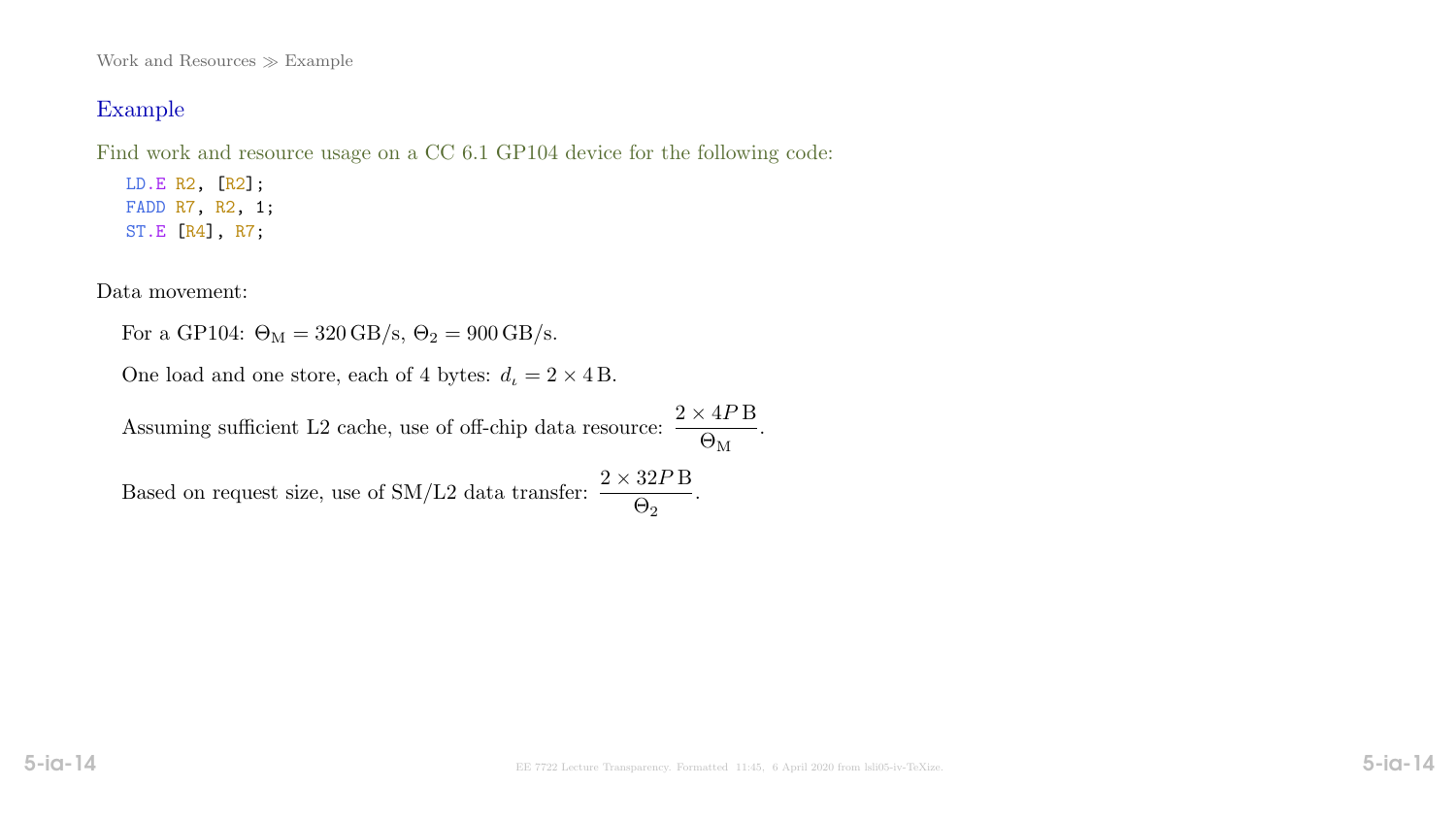Work and Resources  $\gg$  Example

#### Example, continued.

LD.E R2, [R2]; FADD R7, R2, 1; ST.E [R4], R7;

#### GP104 Characteristics:

CC 6.1, Number of SMs: 20.  $\Theta_{IM} = 20 \times 32 = 640 \text{insn/cyc}$ ,  $\Theta_{IF} = 20 \times 128 = 2560 \text{insn/cyc}$ .

#### Instruction Execution:

Two load/instructions:  $n_{\text{IM}} = 2$  insn.

One FP instruction:  $n_{IF} = 1$  insn.

Usage of dispatch:  $P\left(\frac{n_{\text{IM}}}{P_{\text{DM}}} \right)$  $\frac{n_{\rm IM}}{\Theta_{\rm IM}} + \frac{n_{\rm IF}}{\Theta_{\rm IF}} \Big) = P \left( \frac{2 \, {\rm insn}}{\Theta_{\rm IM}} \right)$  $\frac{2 \text{ insn}}{\Theta_{\text{IM}}} + \frac{1 \text{ insn}}{\Theta_{\text{IF}}}$  =  $P\left(\frac{2}{640} + \frac{1}{2560}\right)$  cyc.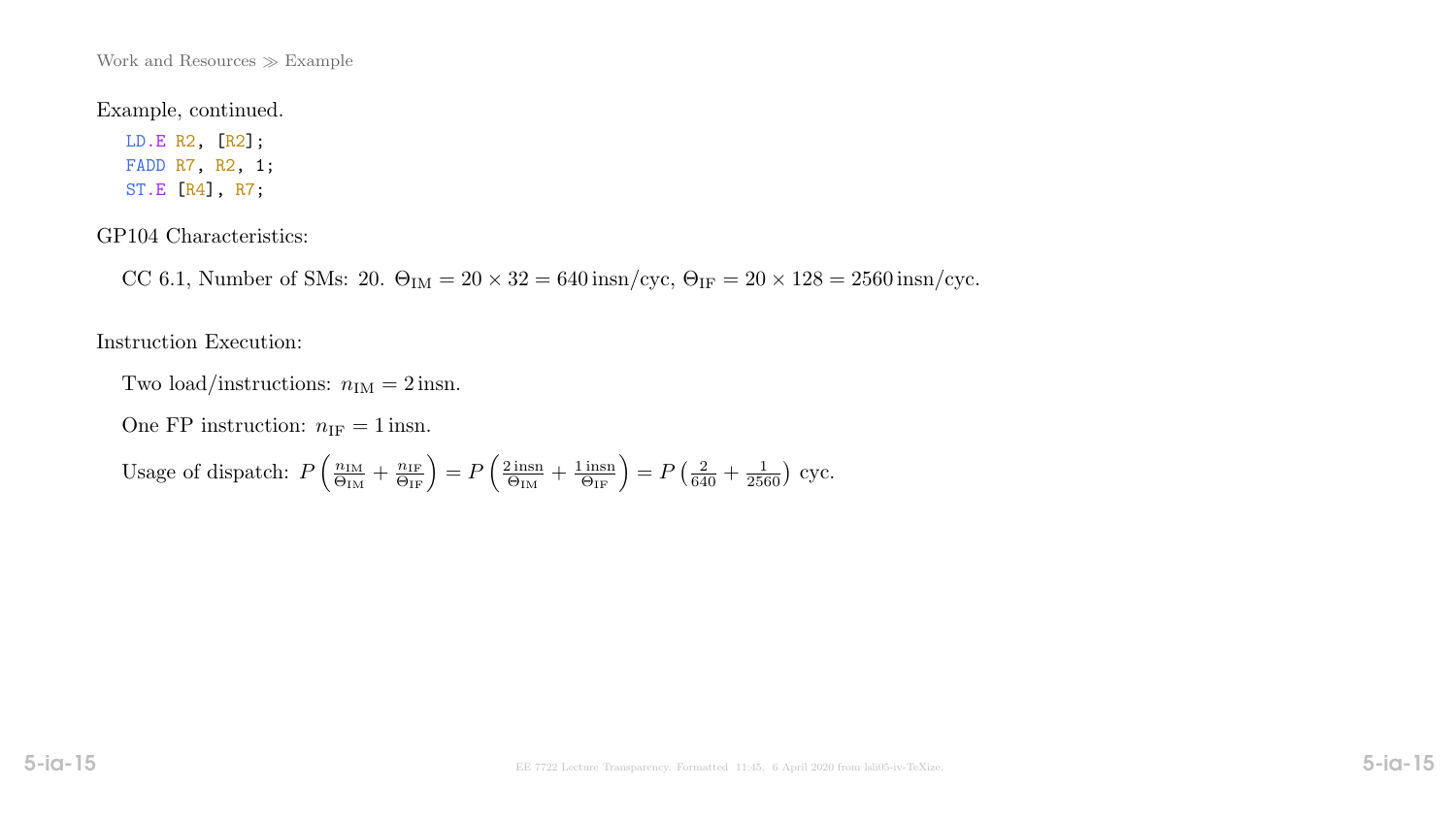Analysis of Intervals Without Barriers

### Analysis of Intervals Without Barriers

Consider an interval with time  $L_t$  and data use  $d_t$ ...  $\ldots$  on a system with  $\Theta_{\mathrm{M}}$   $\ldots$ ... in a launch with  $P$  active threads.

Amount of time resource is in use per interval:  $P\frac{d_l}{\Theta_l}$  $\frac{d_\iota}{\Theta_\mathrm{M}}.$ 

Then: 
$$
t(P) \ge \begin{cases} \frac{N}{P}L_{\iota} & \text{if } L_{\iota} > P\frac{d_{\iota}}{\Theta_M} \\ N\frac{d_{\iota}}{\Theta_M} & \text{otherwise.} \end{cases}
$$

Based on this time is minimized at  $P = L_{\iota} \frac{\Theta_M}{d_{\iota}}$  $\frac{\partial M}{\partial t}$  ...  $\ldots$  increasing P further has no benefit.

Bounds can be obtained using other resources . . .  $\ldots$  performance is determined by the smallest  $P.$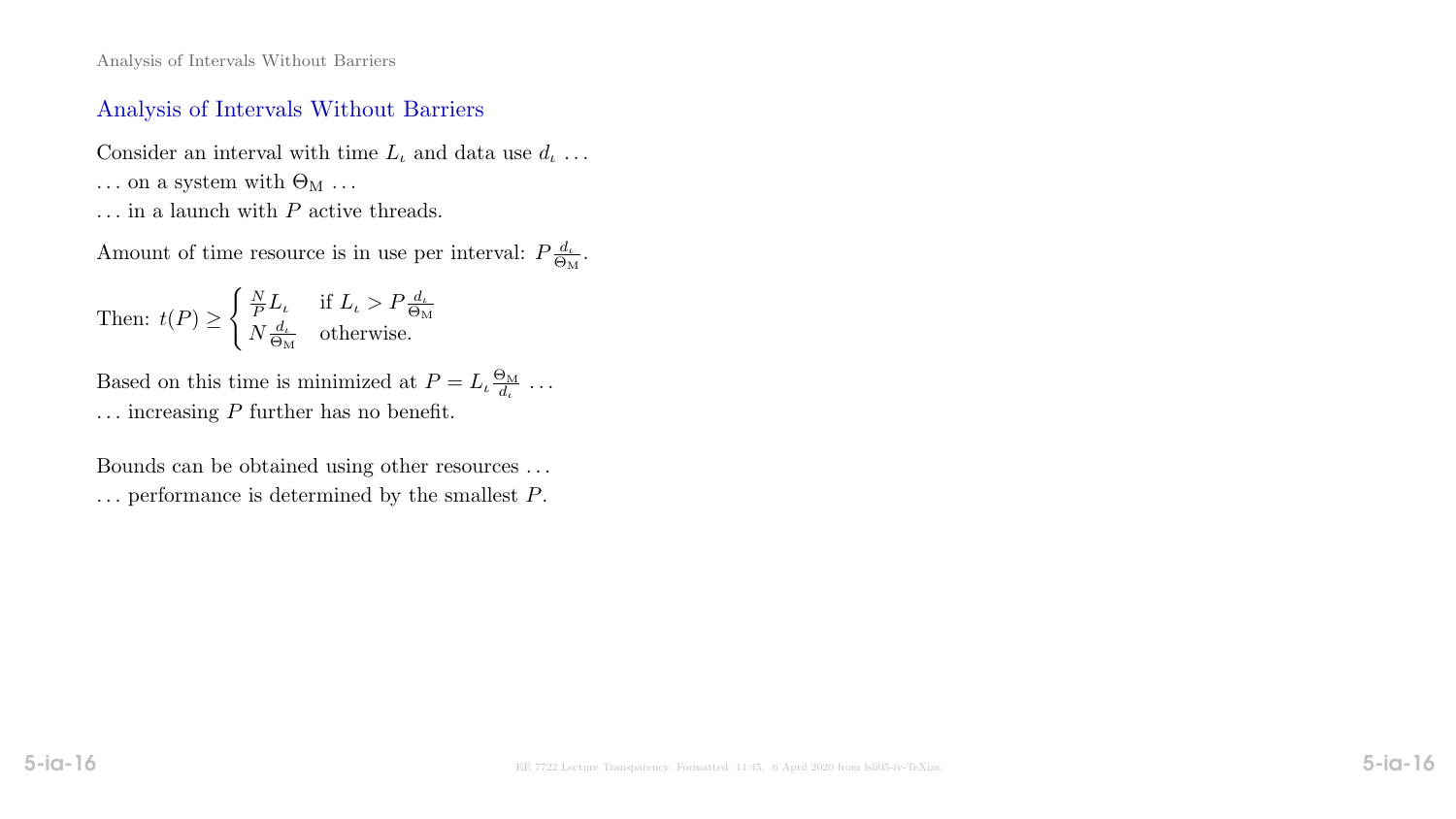Analysis of Intervals Without Barriers  $\gg$  Interval Analysis Assumptions

### Interval Analysis Assumptions

Assumption:

A resource can be fully utilized during an interval . . .  $\ldots$  without increasing the thread latency above  $L_{\iota}$ .

In practice thread latency does increase, . . .

 $\ldots$  and so  $P$  is underestimated.

The assumption is closer to reality ...

 $\ldots$  when there are more warps per scheduler.

The assumption does not hold when barriers are used ... . . . ( see or wait for ) material to be added further below.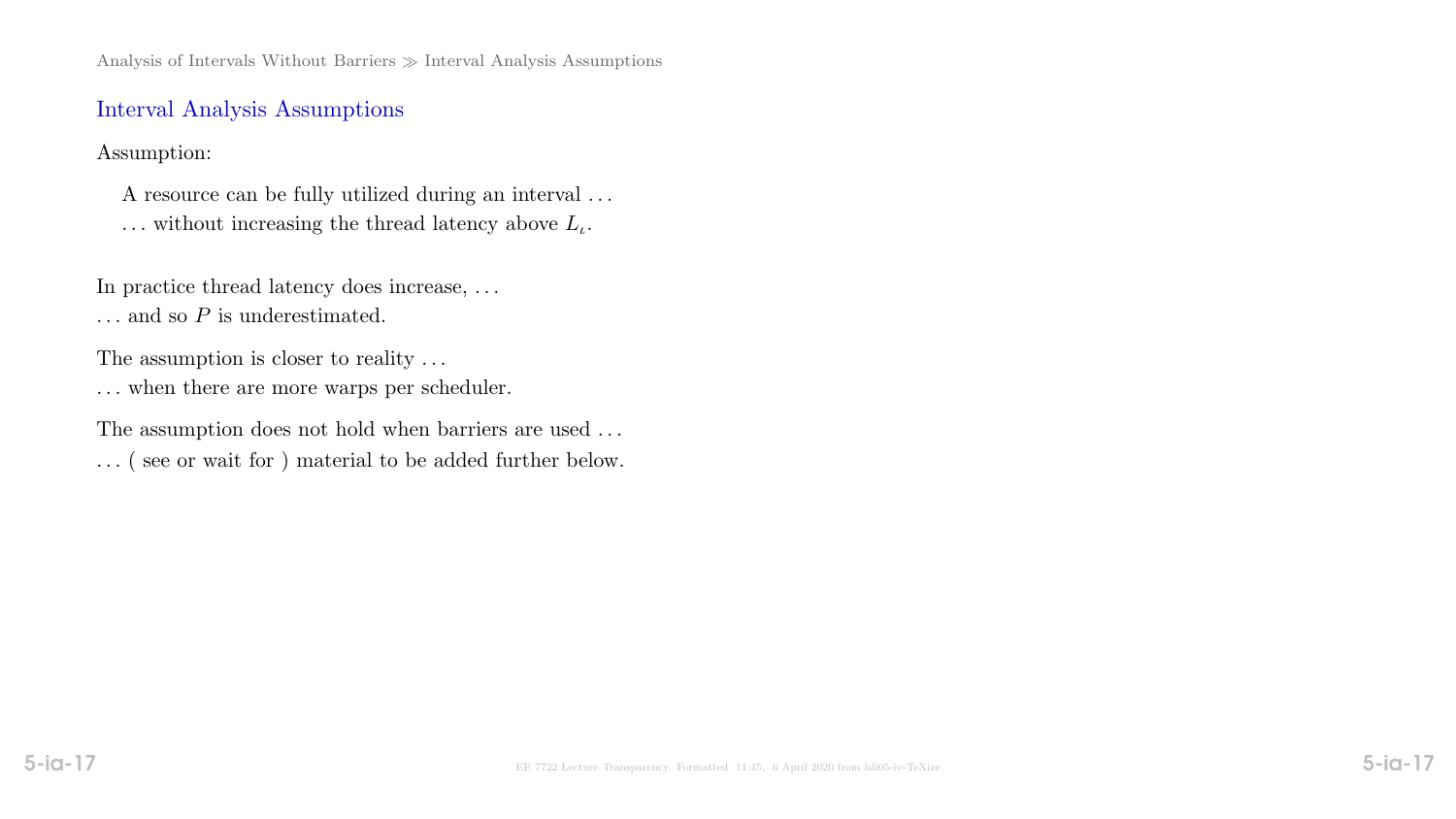Interval Analysis Overview of Steps

## Analysis Steps

Compute Latency (This is the hardest part.)

Use code generated by CUDA toolchain ...

 $\ldots$  or based on assumptions about such code  $\ldots$ 

. . . or just measure latency.

Find the minimum number of threads for each kind of work.

The execution time is then  $\frac{N}{P}L_{\iota}$ .

If Too Slow

Re-code to reduce  $L_{\iota}$ .

Exploit re-use to reduce data.

Re-code to reduce number of instructions.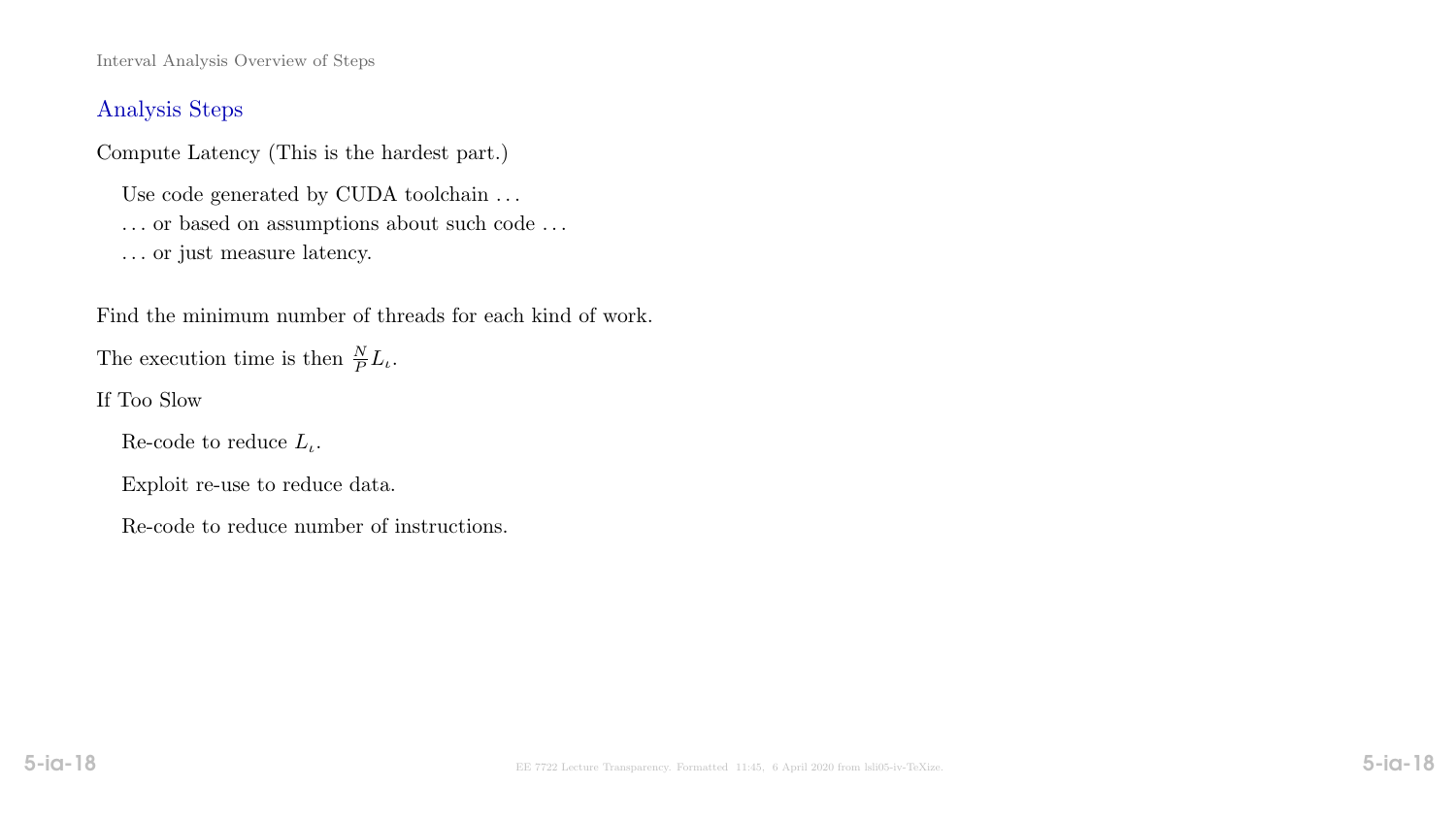Interval Analysis Overview of Steps  $\gg$  Example: Simple Loop  $\gg$  Interval

Example: Compute  $L_t$  for a simple loop.

Compute for a CC 6.1 device with:

8 LS per scheduler, 32 FP32 per scheduler.

| $L_M = 400 \text{ cyc}$ and $L_F = 6 \text{ cyc}$ .                                                                                                                                                                                                                                                                                                                                        |  |  |  |  |  |  |                                    |  |               |
|--------------------------------------------------------------------------------------------------------------------------------------------------------------------------------------------------------------------------------------------------------------------------------------------------------------------------------------------------------------------------------------------|--|--|--|--|--|--|------------------------------------|--|---------------|
| .Loop                                                                                                                                                                                                                                                                                                                                                                                      |  |  |  |  |  |  |                                    |  |               |
| 10: LD.E R2, [R2]; // $t_{\text{is}} = 0$ . $t_{\text{re}} = L_{\text{m}} = 400$ .                                                                                                                                                                                                                                                                                                         |  |  |  |  |  |  |                                    |  |               |
| 11: FADD R7, R2, 1; // $t_{\text{is}} = 400$ . (R2). $t_{\text{re}} = 400 + L_f = 406$ .                                                                                                                                                                                                                                                                                                   |  |  |  |  |  |  |                                    |  |               |
| I2: ST.E [R4], R7; // $t_{\text{is}} = 406$ . (R7).                                                                                                                                                                                                                                                                                                                                        |  |  |  |  |  |  |                                    |  |               |
| I3: BRA Loop $\frac{1}{s} = 410$ .                                                                                                                                                                                                                                                                                                                                                         |  |  |  |  |  |  |                                    |  |               |
|                                                                                                                                                                                                                                                                                                                                                                                            |  |  |  |  |  |  |                                    |  |               |
| # Cycles: 0 1 2 3  400 401 402 403 404 405 406 407 408 409 410                                                                                                                                                                                                                                                                                                                             |  |  |  |  |  |  |                                    |  |               |
| wp0: [I0 ] I1                                                                                                                                                                                                                                                                                                                                                                              |  |  |  |  |  |  | $\begin{bmatrix} 12 \end{bmatrix}$ |  | $\frac{1}{3}$ |
|                                                                                                                                                                                                                                                                                                                                                                                            |  |  |  |  |  |  |                                    |  |               |
| $T_{\alpha}$ + $\lambda$ + $\lambda$ + $\lambda$ + $\lambda$ + $\lambda$ + $\lambda$ + $\lambda$ + $\lambda$ + $\lambda$ + $\lambda$ + $\lambda$ + $\lambda$ + $\lambda$ + $\lambda$ + $\lambda$ + $\lambda$ + $\lambda$ + $\lambda$ + $\lambda$ + $\lambda$ + $\lambda$ + $\lambda$ + $\lambda$ + $\lambda$ + $\lambda$ + $\lambda$ + $\lambda$ + $\lambda$ + $\lambda$ + $\lambda$ + $\$ |  |  |  |  |  |  |                                    |  |               |

Total time:  $L_{\iota} = 410 \text{ cyc.}$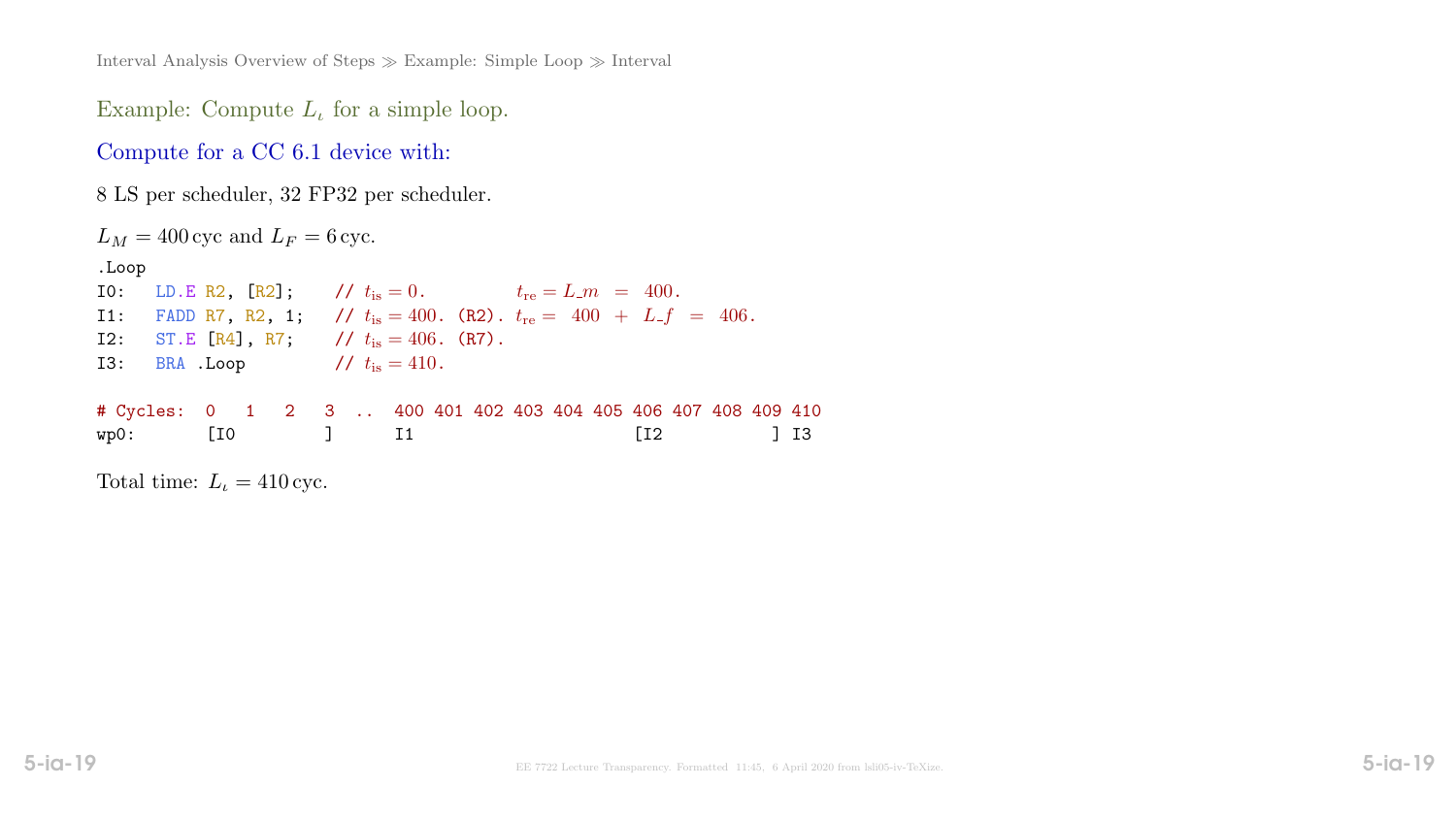Example: Resources for simple loop.

Example: Resource usage for the simple loop.

Suppose

The loop operates on a total of N elements.

The loop is to run on a M2200 CC 5.2 device.

 $\Theta_M = 88.1 \text{ GB/s}, \phi = 1.04 \text{ GHz}$ 

$$
M=8.
$$

Work Performed by Loop:

Data:  $d_t = 2 \times 4B = 8B$ . (Four bytes for load and store.) Limit  $P = 408 \text{ cyc} \frac{88.1 \text{ GB/s}}{8 \text{ B}}$  $\frac{1}{1.04 \text{ GHz}} = 4320.$ 

Load/store instructions (one of each):  $n_{\text{IM}} = 2$ .

Regular FP instruction (the FADD):  $n_{\text{IF}} = 1$ .

Control flow:  $n_{\rm IC} = 1$ .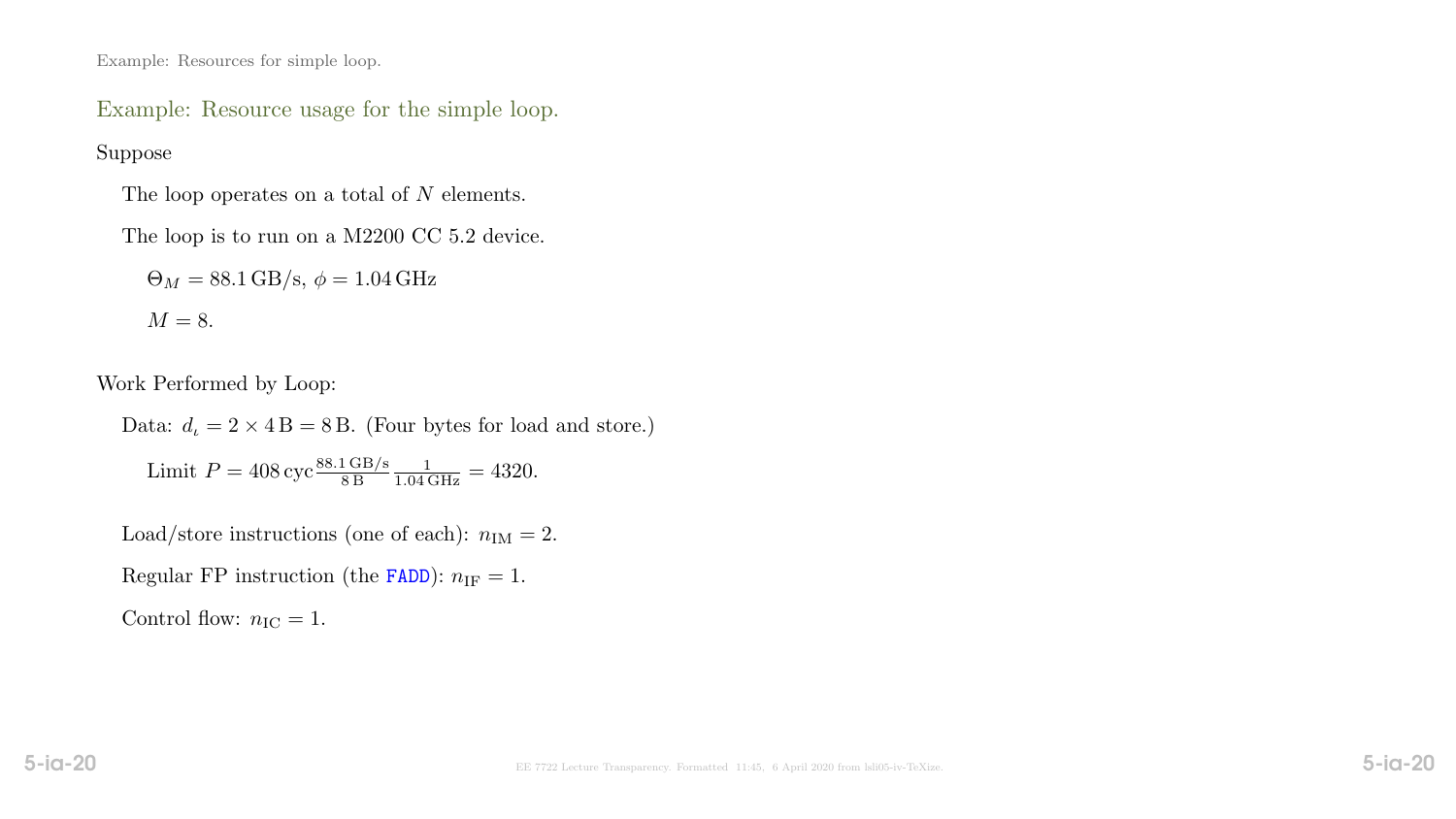# Example, Find  $L_t$  for Actual SASS code.

Complete machine language code (SASS) for region:

|        | $.L_2$ : // Note: $.L_2$ is a line label.                                                                       |                                        |                                                                          |
|--------|-----------------------------------------------------------------------------------------------------------------|----------------------------------------|--------------------------------------------------------------------------|
|        | IO: MOV R2, R6;                                                                                                 | // $t_{\rm is} = 0$ . $t_{\rm re} = 6$ |                                                                          |
|        | 11 : MOV R4, R8; $\frac{1}{t_{\text{is}}}=1$ . $t_{\text{re}}=7$                                                |                                        |                                                                          |
|        | 12 : LD.E R2, [R2]; $/t_{\text{is}} = 6$ (R2). $t_{\text{re}} = 406$ .                                          |                                        |                                                                          |
|        | 13 : IADD32I R8.CC, R8, 0x4; // $t_{\text{is}} = 10$ (R8). $t_{\text{re}} = 16$                                 |                                        |                                                                          |
| $I4$ : | MOV R5, R9; $\frac{1}{t_{\text{is}}} = 11$ $t_{\text{re}} = 17$                                                 |                                        |                                                                          |
| I5:    | <b>IADD32I RO, RO,</b> $0 \times 1$ ; $\frac{1}{100}$ $\frac{1}{100}$ $t_{\text{is}} = 12$ $t_{\text{re}} = 18$ |                                        |                                                                          |
| $I6$ : | ISETP.GE.AND PO, PT, RO, R11, PT;// $t_{\rm is} = 18$ (RO) $t_{\rm re} = 24$                                    |                                        |                                                                          |
| $I7$ : | TADD.X R9, RZ, R9; $1/7 t_{\text{is}} = 19$ $t_{\text{re}} = 25$                                                |                                        |                                                                          |
| 18:    | <b>IADD32I R6.CC, R6,</b> 0x4; $\frac{1}{t_{\text{is}}} = 20$ $t_{\text{re}} = 26$                              |                                        |                                                                          |
|        | 19 : IADD.X R3, RZ, R3; $10 t_{\text{is}} = 26$ (CC) $t_{\text{re}} = 32$                                       |                                        |                                                                          |
|        | 110: FADD R7, R2, 1; $\frac{1}{k} = 406$ (R2) $t_{\text{re}} = 412$                                             |                                        |                                                                          |
|        | 111: ST.E [R4], R7; $// t_{is} = 412$ (R7)                                                                      |                                        |                                                                          |
|        | 112: 0!PO BRA '(.L_2); $\frac{1}{2}$ // $t_{\rm is} = 416$ Next iter: 417                                       |                                        |                                                                          |
|        |                                                                                                                 |                                        |                                                                          |
|        |                                                                                                                 |                                        | # Cycle 0 1 2 5 6 7 8 9 10 11 12  18 19 20  26  406  412 413 414 415 416 |
|        |                                                                                                                 |                                        | wp0: I0 I1 [I2 ] I3 I4 I5 I6 I7 I8 I9 I10 [I11 ] I13                     |

Based on analysis above:  $L_{\iota} = 417 \text{ cyc.}$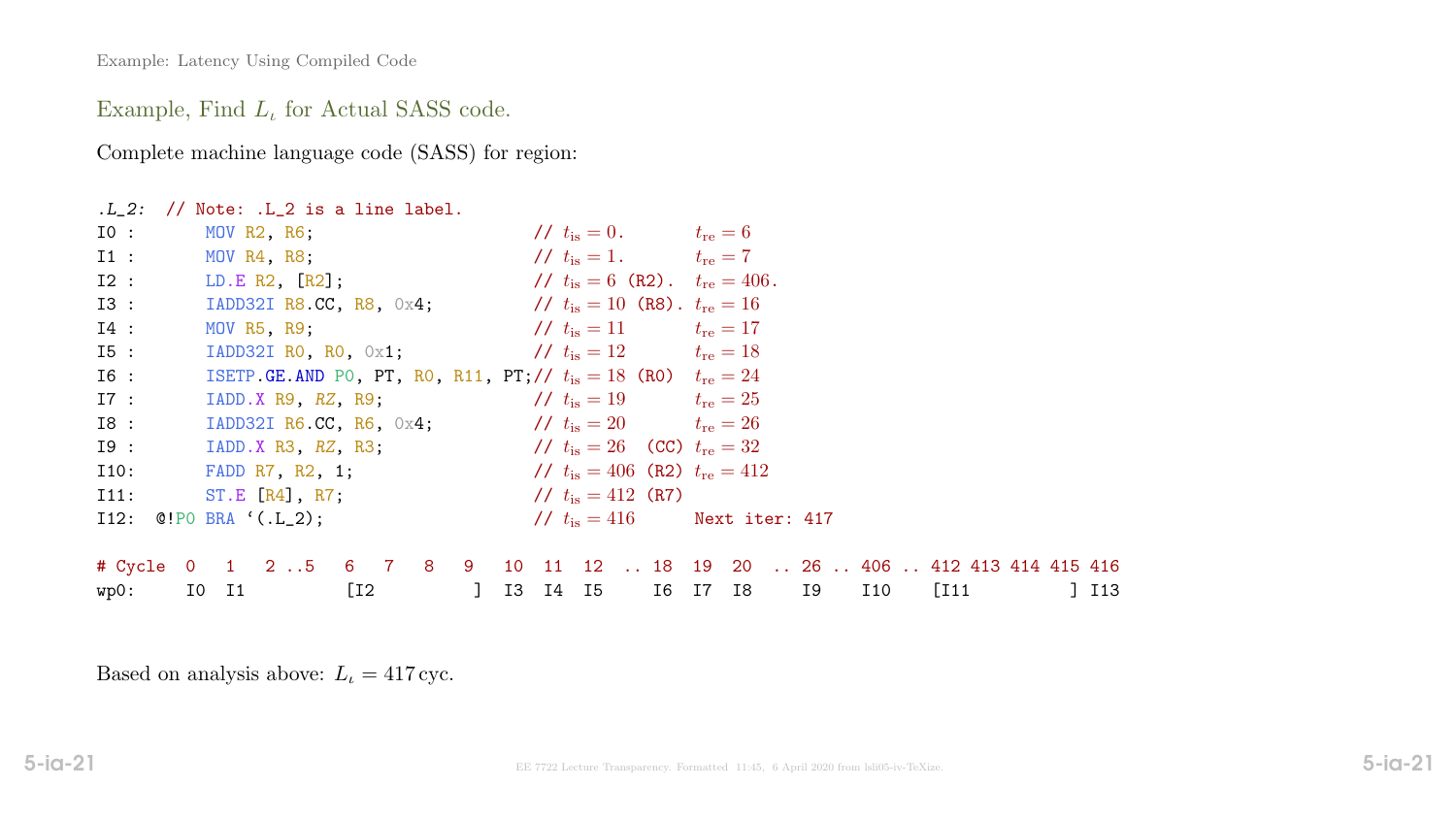```
Hand-Analyze a Matrix/Vector Kernel (MXV-LCS)
Note: MXV\text{-}LCS \rightarrow \text{Matrix} \times \text{Vector}, Load, Compute, Store.
  for ( int h=start; h<stop; h += inc )
    \mathcal{L}Elt_Type vout[M], vin[N];
      for ( int r=0; r<M; r++ ) vout[r] = 0;
      for ( int c=0; c<N; c++ ) vin[c] = d_app.d_in[ h * N + c ];
      for ( int c=0; c<N; c++ ) for ( int r=0; r<M; r++ ) vout[r] += d_app.matrix[r][c] * vin[c];
      for ( int r=0; r<M; r++ ) d_app.d_out[ h * M + r ] = vout[ r ];
    }
```
Goals:

Perform analysis for a CC 5.1 device.

Perform analysis using assumed instructions for code above.

Analyze minimum number of threads for given N and M.

Compare predictions to measurements.

Find square matrix size  $(N)$  that requires fewest threads.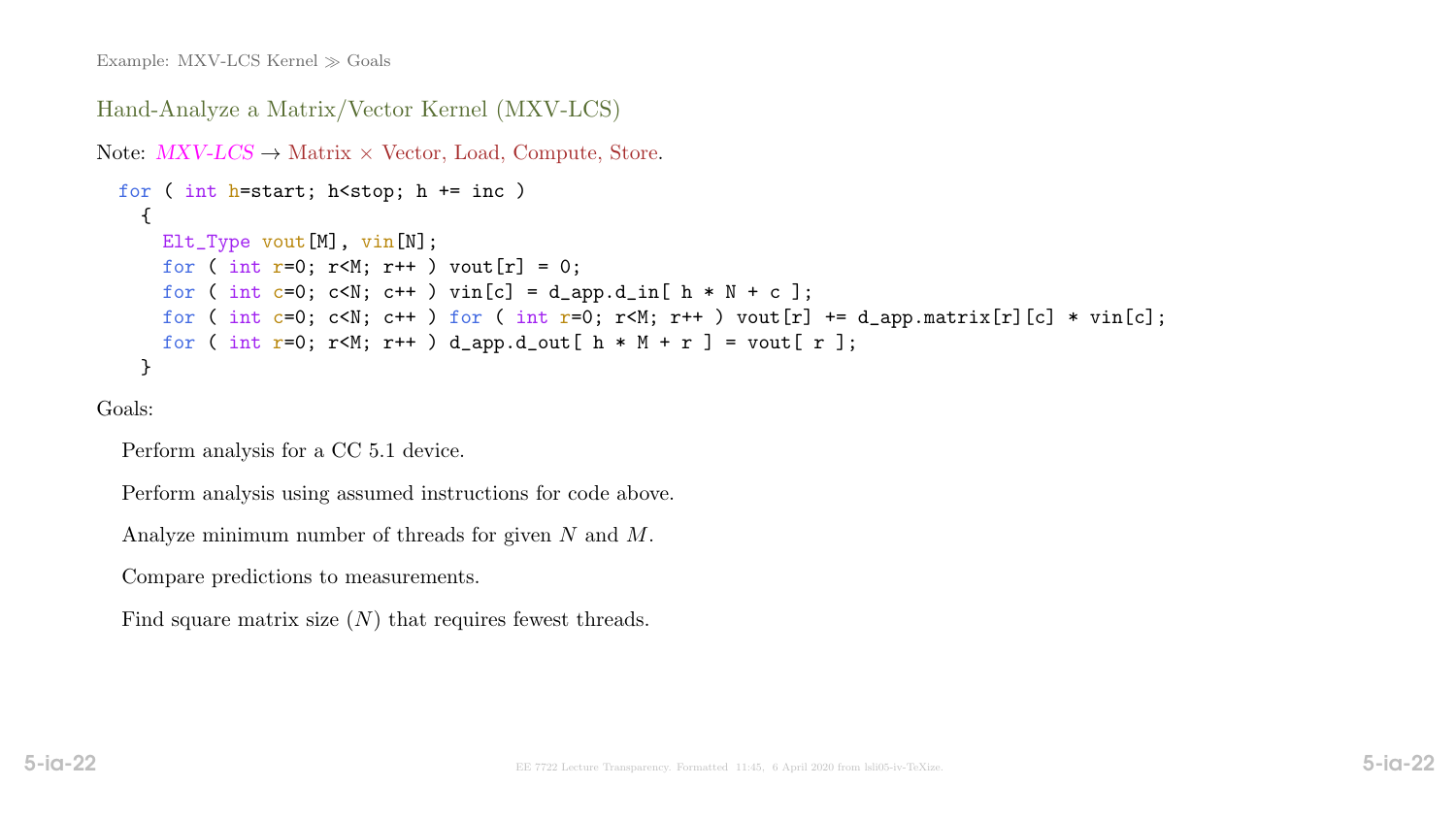Example: MXV-LCS Kernel  $\gg$  CC 5.1 Characteristics

# CC 5.1 Characteristics

For the CC 5.1: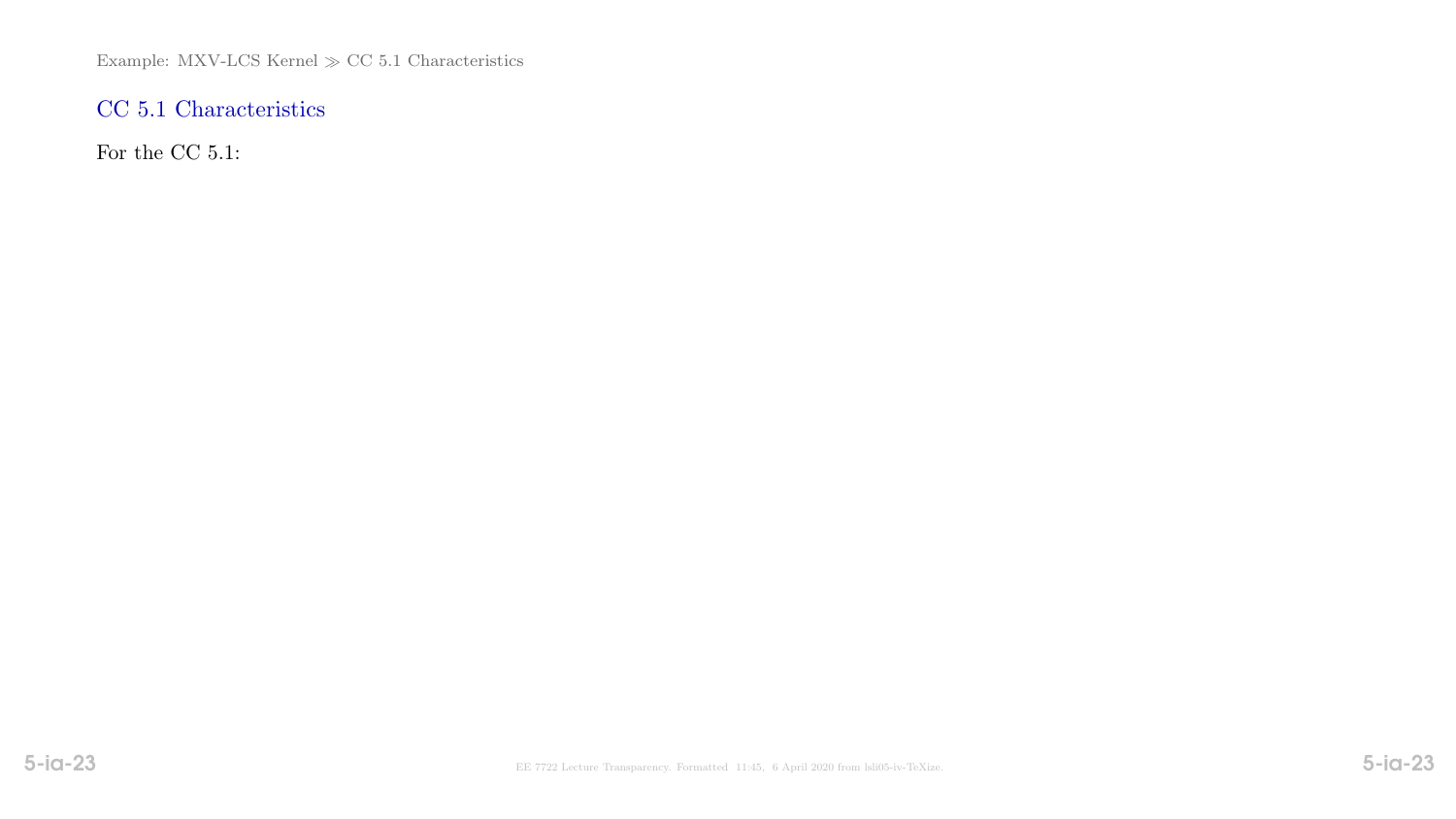Example: MXV-LCS Kernel  $\gg$  Assumed SASS Code

#### Assumed SASS Code

We expect that the compiler will generate code like this:

L0: LDG.E R16, [R14]; L1: LDG.E R12,  $[R14+0x4]$ ; L2: LDG.E R11, [R14+0x8]; ... FO: FFMA R13, R16,  $c$ [0x3][0x4], RZ; F1: FFMA R17, R16, c[0x3][0x24], RZ; F2: FFMA R18, R16,  $c[0x3][0x44]$ , RZ; F3: FFMA R19, R16,  $c[0x3][0x64]$ , RZ; F4: FFMA R21, R16,  $c[0x3]$ [0x84], RZ; F5: FFMA R22, R16,  $c[0x3][0xa4]$ , RZ; F6: FFMA R14, R16,  $c[0x3][0xc4]$ , RZ; F7: FFMA R15, R16,  $c[0x3][0xe4]$ , RZ; F8: FFMA R13, R12, c[0x3][0x8], R13; ... S0: STG.E [R4], R2; S1: STG.E [R4+0x4], R14; S2: STG.E [R4+0x8], R13;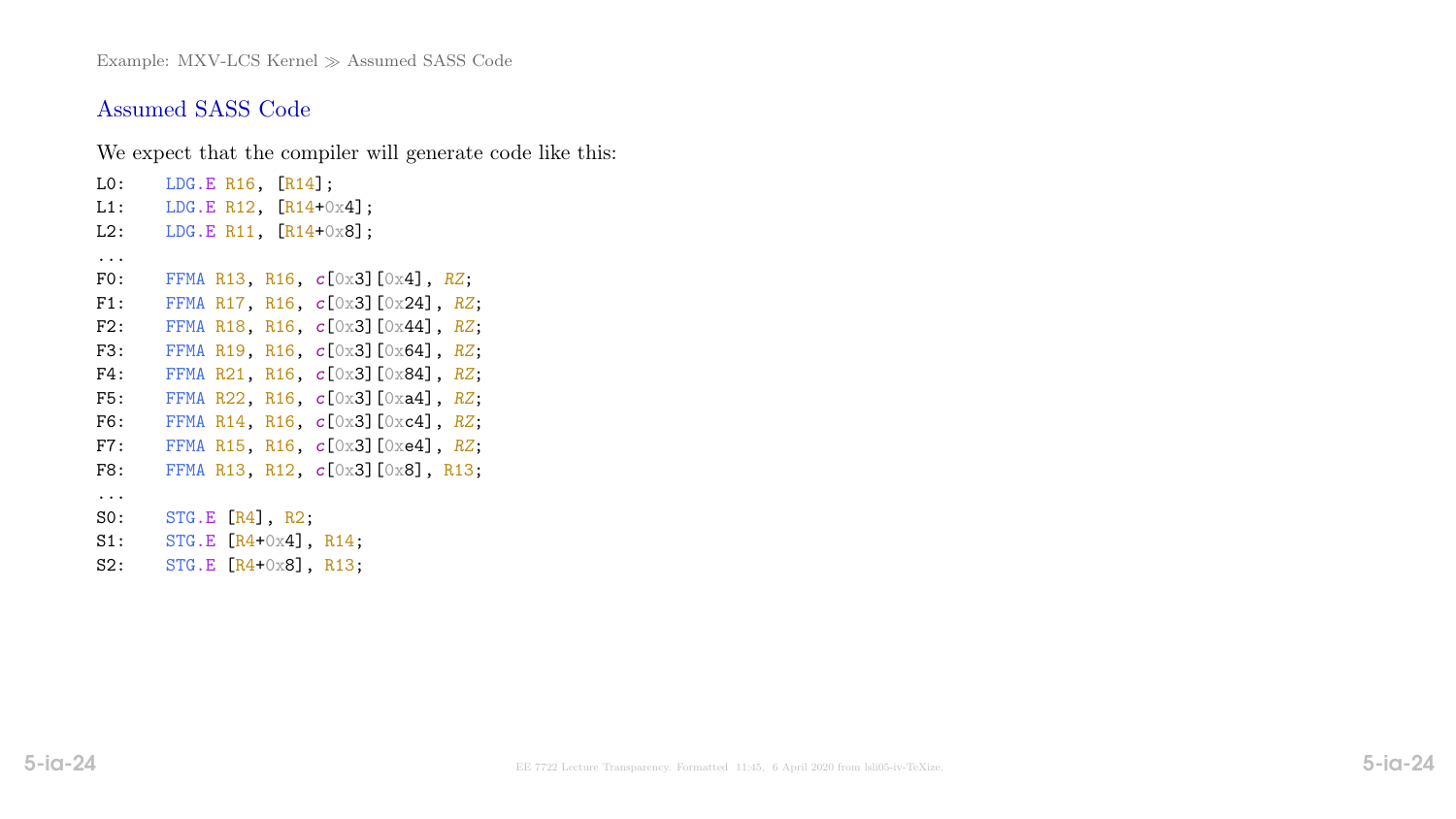## Estimation of Interval Latency

Possible execution on a 5.1 device. Time 0 1 2 3 4 .. 7 8 .. 11 ... 400 401 402 403 404 405 406 407 408 wp0: [L0 ][L1 ][L2 ] F0 F1 F2 F3 F4 F5 F6 F7 F8

Accounting only for the load, multiply/add, and store instructions we get

 $L_{\iota}(K_0) = L_{\mathrm{M}} + MN + M$ 

if  $N \ge L_F$  and  $L_M \ge N/2$ , where  $K_0$  is a shorthand name for the modified kernel and its assumed code. For values  $M = N = 16$  and the latencies above we get

 $L_{\iota}(K_0) = 400 + 256 + 16 = 672 \text{ cyc.}$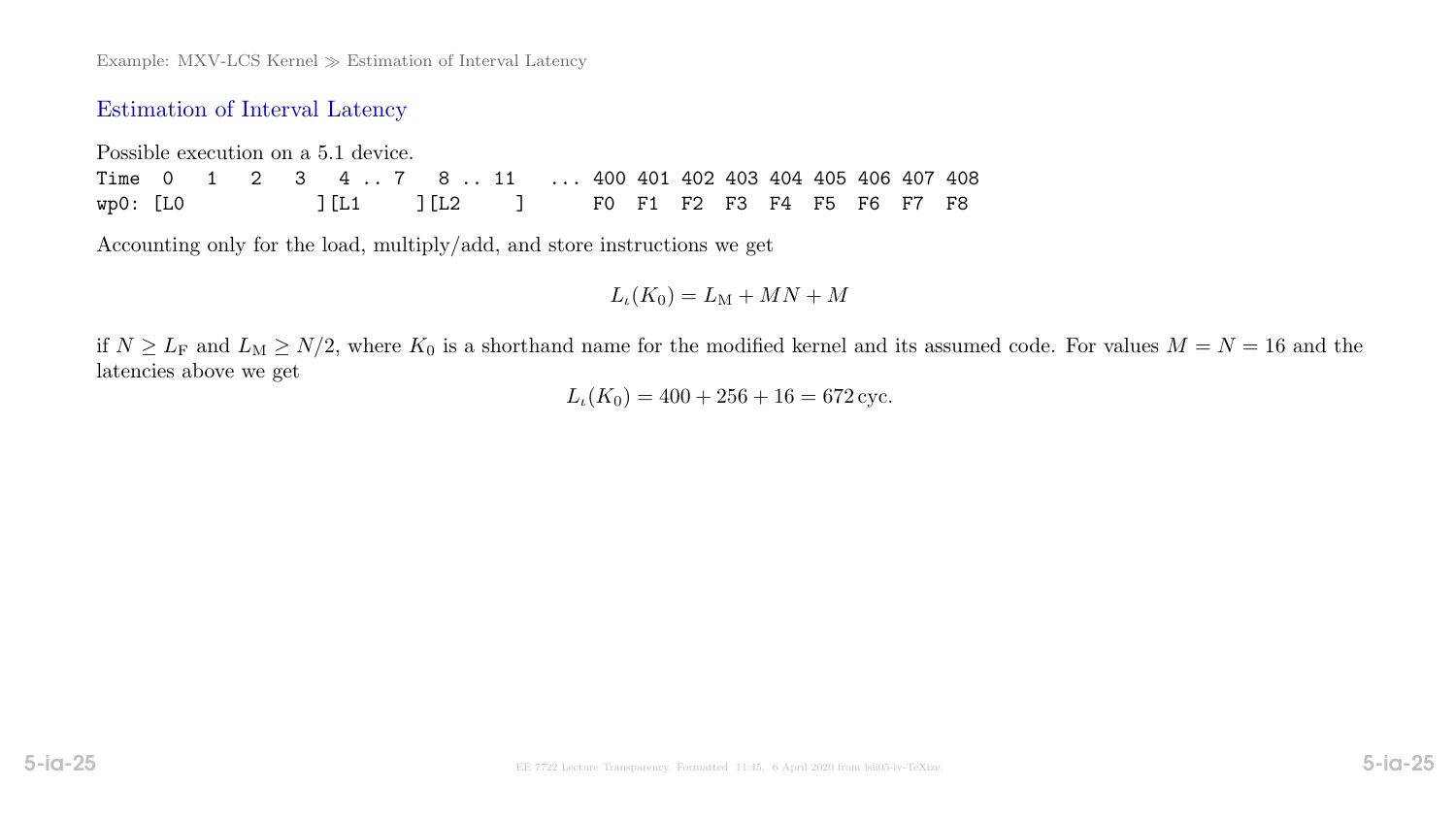## Off-Chip Data Bandwidth Limit

Once the latency for an interval is computed, it is possible to bound the number of threads that can be executed in parallel by using resource constraints. For example, let  $d_t$  denote the amount of off-chip data read or written by a thread during one iteration and let  $\Theta_M$ indicate the off-chip bandwidth. Let P indicate the number of threads in a launch. The amount of data read during the interval is  $Pd_t$ , the data throughput would be  $\frac{Pd_{\iota}}{L_{\iota}}$ , solving  $\frac{Pd_{\iota}}{L_{\iota}} = \Theta_M$  for P yields  $P = \frac{L_{\iota}}{d_{\iota}/\Theta}$  $\frac{L_t}{d_t/\Theta_M}$ , the number of threads needed to saturate off-chip bandwidth.

For our matrix/vector kernels,  $d_t = 4(M + N)$  B. Then

$$
P = \frac{(L_M + MN + M)\,\text{cyc}}{\frac{1}{\Theta_M}4(M + N) \,\text{B}}.
$$

For  $N = M$  (square matrices) we have

$$
P = \frac{(L_M + N^2 + N)\csc}{\frac{1}{\Theta_M} 8N \, \text{B}} = \frac{\Theta_M}{8} \left(\frac{L_M}{N} + N + 1\right) \frac{\csc}{B}
$$

for  $N > L_F$ .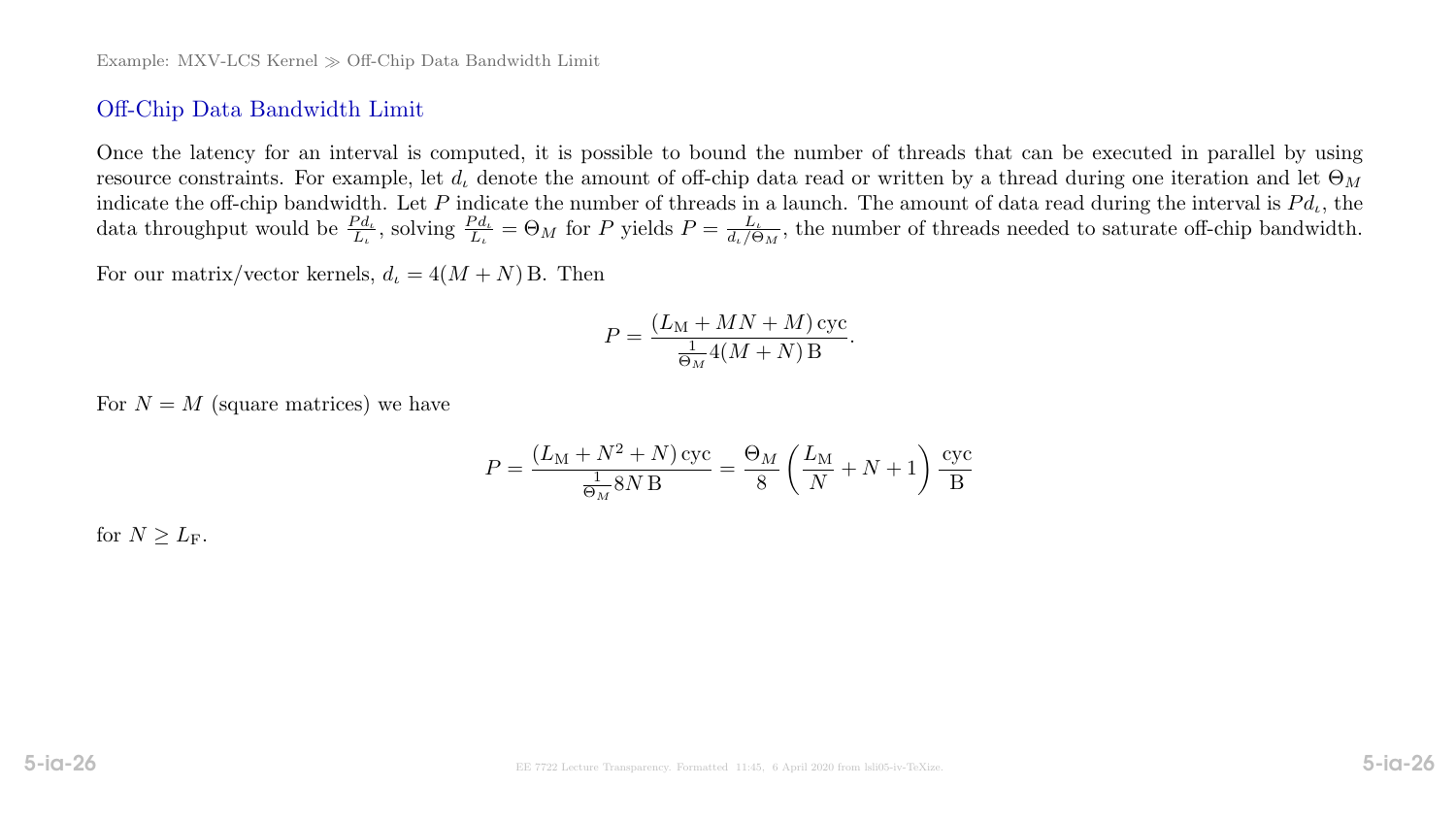#### Matrix Size Minimizing Number of Threads

$$
P = \frac{\Theta_M}{8} \left( \frac{L_M}{N} + N + 1 \right) \frac{\text{cyc}}{B}
$$

for  $N \geq L_{\rm F}$ .

Notice that this expression has a minimum at  $N =$ √  $\overline{L_{\rm M}}$ , or 20 for our default global memory latency. As N shrinks below 20 more and more threads are needed because each thread is loading less data but the iteration time,  $L_t$ , can't fall below  $L_M$ . When N grows above 20 the computation time,  $N^2$ , grows quadratically while data grows linearly, so more threads are needed. Note that  $\Theta_M$  is often given in GB/s while the latency is given in cycles. Cycles can be converted to seconds by dividing by the clock frequency, often denoted  $\phi$ . In that case  $L_{\iota}(K_0) = (L_M + MN + M)$  cyc =  $\frac{1}{\phi}(L_M + MN + M)$  s.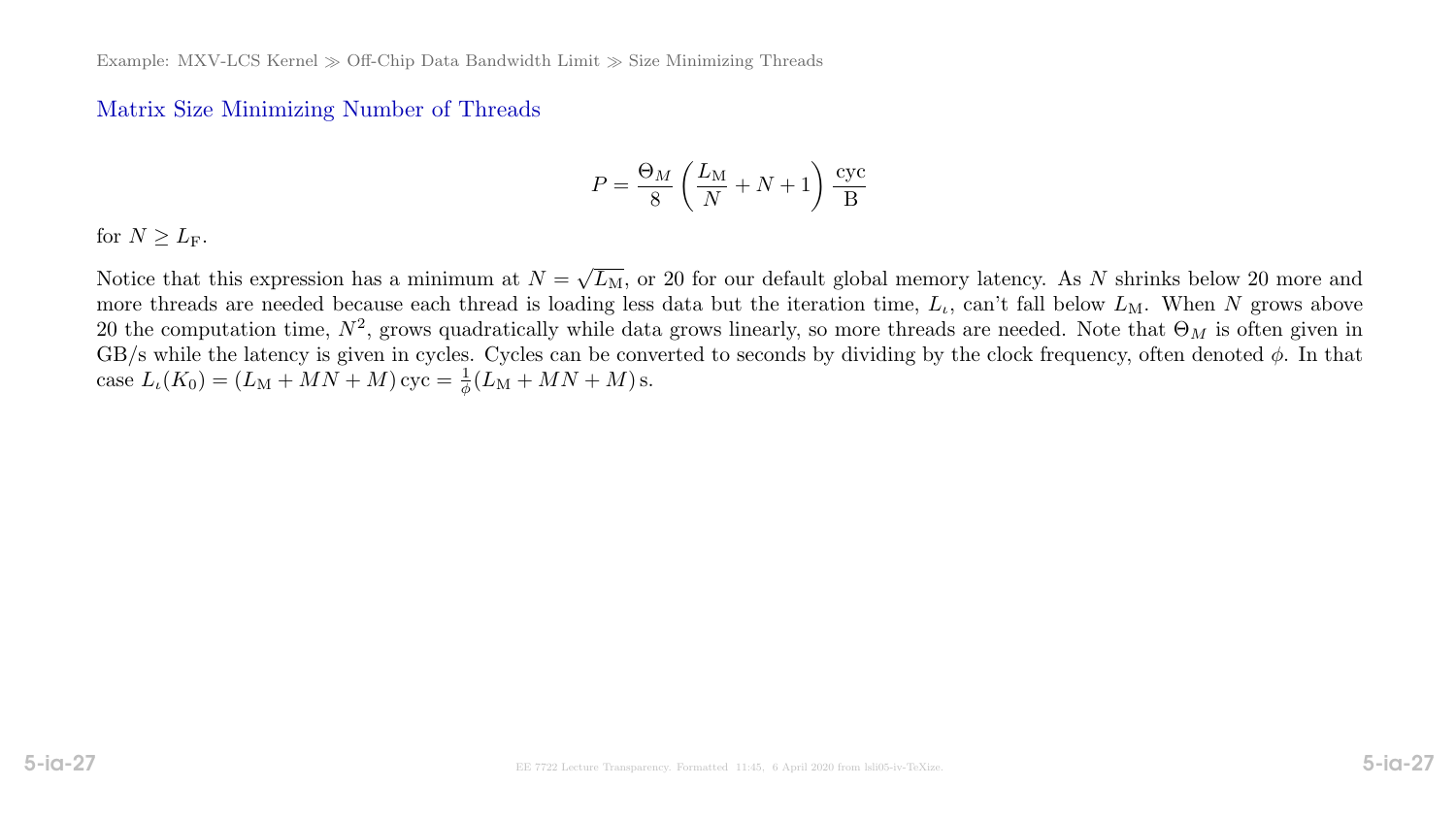### Instruction Bandwidth Limit

Another limiter is instruction throughput. For that one must compute the time needed during an interval to issue the instructions. Let  $\Theta_{IF}$  indicate the bandwidth of FP instructions and  $\Theta_{IM}$  indicate the bandwidth of load and store instructions on a multiprocessor. Let  $n_{\text{IF}}$  and  $n_{\text{IM}}$  indicate the number of instructions of the respective type executed by a thread in the interval. Then the time for Q threads to issue for one interval is  $Q(\frac{n_{\text{IF}}}{\Theta_{\text{IF}}}$  $\frac{n_{\text{IF}}}{\Theta_{\text{IF}}} + \frac{n_{\text{IM}}}{\Theta_{\text{IM}}}$  $\frac{n_{\text{IM}}}{\Theta_{\text{IM}}}$ ) and based on this instruction issue limit  $Q = L_{\iota} / (\frac{n_{\text{IF}}}{\Theta_{\text{IF}}})$  $\frac{n_{\text{IF}}}{\Theta_{\text{IF}}} + \frac{n_{\text{IM}}}{\Theta_{\text{IM}}}$ . Note that Q is the number of active threads on a multiprocessor, which is some multiple of the block size.

For  $K_0$  we have  $n_{IF} = MN$  and  $n_{IM} = M + N$ . Substituting these values and  $L_l$  gives

$$
Q(K_0) = L_l / \left(\frac{n_{\text{IF}}}{\Theta_{\text{IF}}} + \frac{n_{\text{IM}}}{\Theta_{\text{IM}}}\right)
$$
  
=  $(L_M + MN + M) / \left(\frac{MN}{\Theta_{\text{IF}}} + \frac{M + N}{\Theta_{\text{IM}}}\right)$   
=  $(L_M + N^2 + N) / \left(\frac{N^2}{\Theta_{\text{IF}}} + \frac{2N}{\Theta_{\text{IM}}}\right)$   
=  $(L_M/N + N + 1) / \left(\frac{N}{\Theta_{\text{IF}}} + \frac{2}{\Theta_{\text{IM}}}\right)$   
=  $(L_M/N^2 + 1 + 1/N) / \left(\frac{1}{\Theta_{\text{IF}}} + \frac{2}{N\Theta_{\text{IM}}}\right)$ 

For large N the interval time is dominated by the  $N^2$  instructions so the number of threads is based on FP instruction bandwidth  $\Theta_{IF}$ . When N is smaller load latency determines the thread count.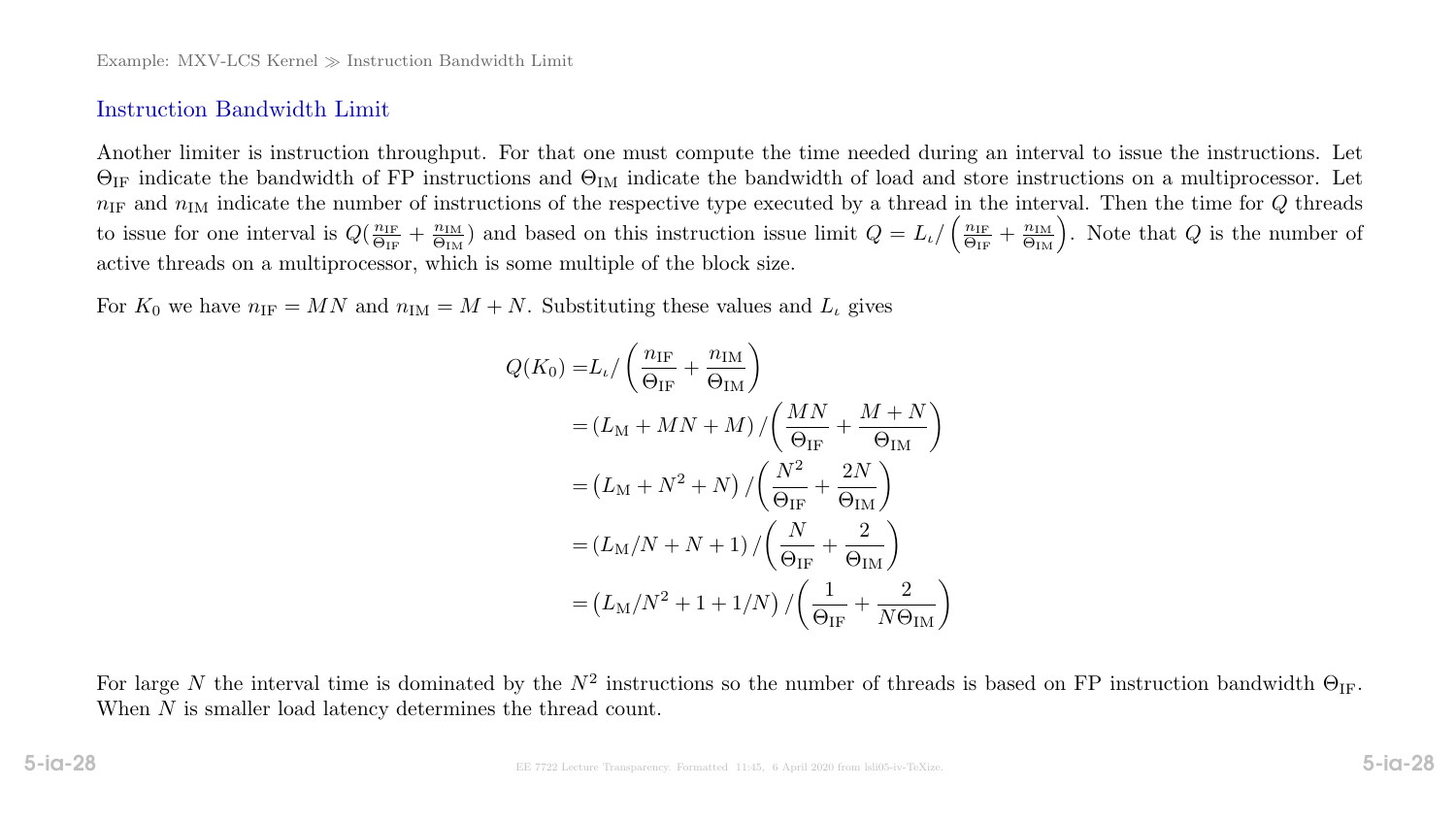# Comparison with a CC 6.1 Device

Does the interval analysis above explain the behavior of the  $mxv_0_l$  lbuf kernel obtained on a CC 6.1 device?

The calculations below show that for a GTX 1080 the iteration latency would be 388.4 ns so to saturate the 320.3 GB/s bandwidth would require 971.9 threads or just 48.6 threads per SM. To saturate instruction issue assuming only N loads, N stores, and  $N^2$  multiply/adds would require 268.8 threads per SM.

The performance counters show 1.2 instructions per FMA, or a total of  $256 \times 0.2 = 51.2$  non-FMA instructions. We've already accounted for 32 loads and stores, so there are just 19 extra instructions. Assume that these add 19 cycles to latency (which means that they are before the first loads or after the first FMA). Including those extra instructions only slightly changes P and Q.

The execution on the GTX 1080 reaches a peak at 4 wp / SM or 128 thds per SM, which is consistent with this.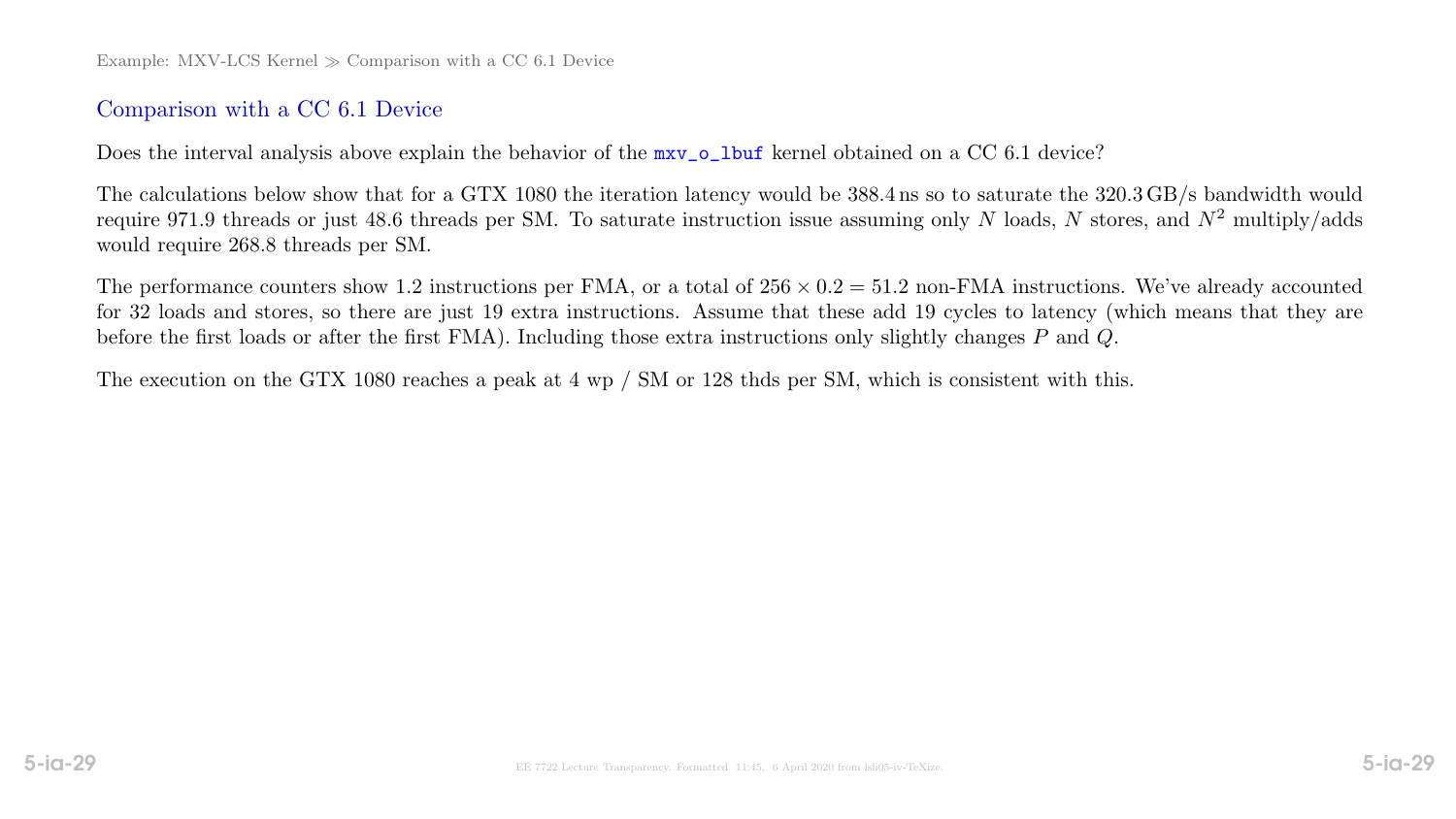Example: MXV-LCS Kernel  $\gg$  Comparison with a CC 3.5 Device

#### Comparison with a CC 3.5 Device

A similar analysis for the K20, a CC 3.5 device, finds 118 threads per SM are needed to saturate off-chip bandwidth. That is inconsistent with observed behavior where a configuration with 4 wps (128 threads) per SM yielded just  $1/2$  the performance of larger blocks. Inspection of the SASS code shows that dependent FMA instructions are closer together than  $L_F$  and so the latency of these instructions is exposed. % Solution Calculations

```
% For a GTX 1080. SM: 20. Data 320.3 GB/s
% Clock: 1.73 GHz
  Theta_IF = 128Theta_IM = 64% n IF 1 = 16 * 16 = 256\frac{\%}{\%} n_IM_1 = 16 + 16 = 32
% Extra: 256 * .2 = 51. Assume same thpt as IF
\frac{9}{6}% N = 16% Latency/iter: 400 + N^2 + N = 672 cyc = 388.4 ns
% Latency/iter (correct store II): 400 + N^2 + 2N = 688 cyc = 397.7 ns
% Data/iter: 4(16+16) = 128 B
% Theta_M = 320.3 GB/s
\% P = 320.3 GB/s 388.4 ns / 128 B = 971.9
\% => 971.9 / 20 = 48.6 thds / SM
% Issue Time Ideal:
% 256/128 + 32 / 64 = 2.5 cyc
```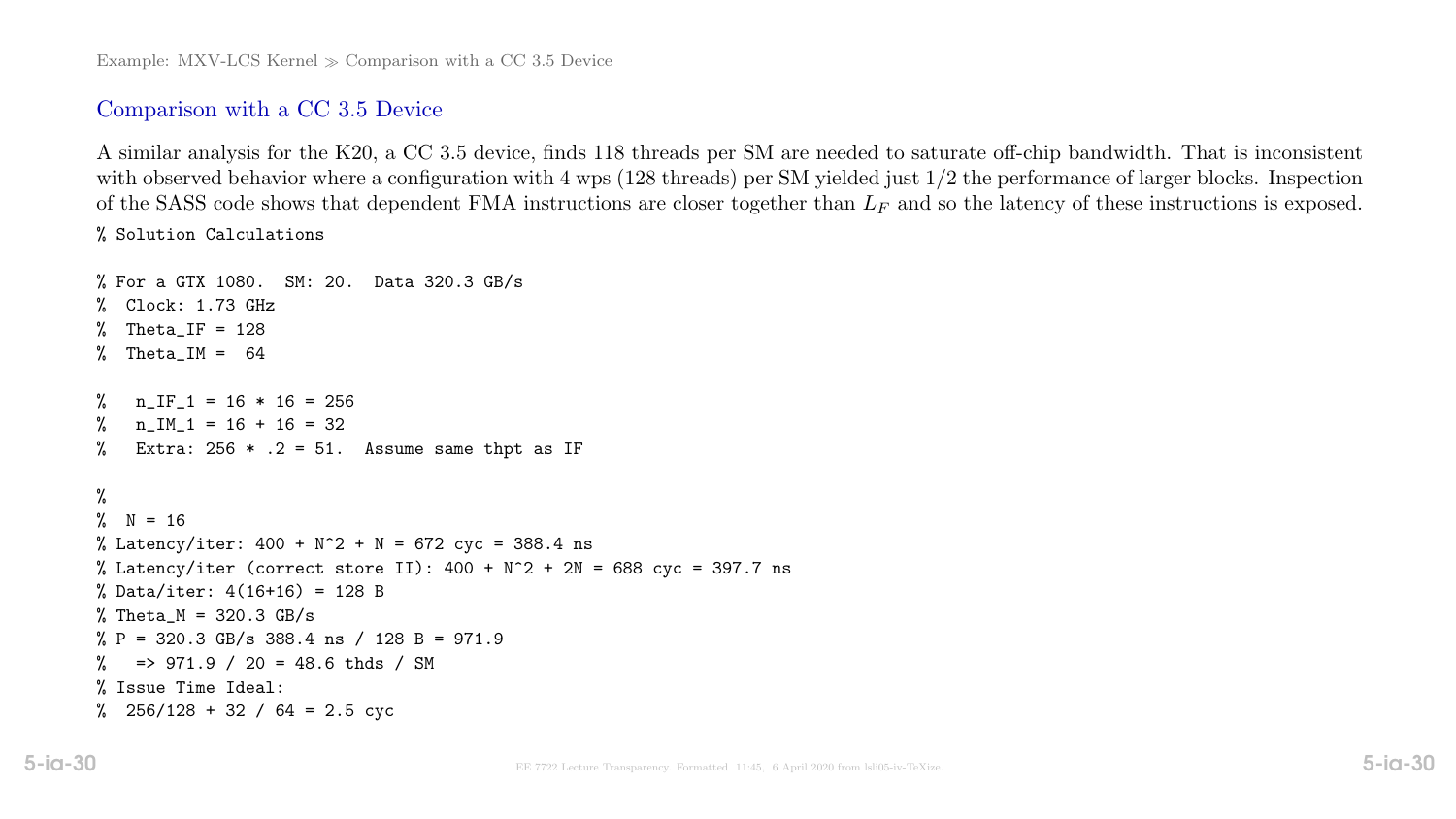```
\% Q = 672 / 2.5 = 268.8 thds per SM
% Accounting for 1.2 I/op.
% Latency/iter: 400 + N^2 + N + 19 = 691 cyc = 399.4 ns
\% P = 320.3 GB/s 399.4 ns / 128 = 999 = 50 thds / SM
% Issue Time based on 1.2 I/op (which is 51 insn total or 51-32= 19 non l/s)
\% (256+19)/128 + 32/64 = 2.648 cyc
% Q = 691 / 2.648 = 261 thds per SM
% For a GTX K20c. SM: 13. Data 208.0 GB/s
% Clock: .71 GHz
% Theta_IF = 128% Theta_IM = 64\text{\%} n_IF_1 = 16 * 16 = 256
% n IM 1 = 16 + 16 = 32% Extra: 256 * .2 = 51. Assume same thpt as IF
%
\% N = 16
% Latency/iter: 400 + N^2 + N = 672 cyc = 946.5 ns
% Data/iter: 4(16+16) = 128 B
% Theta_M = 208.0 GB/s
\% P = 208.0 GB/s 946.5 ns / 128 B = 1538
\% => 1538 / 13 = 118
% Issue Time Ideal:
```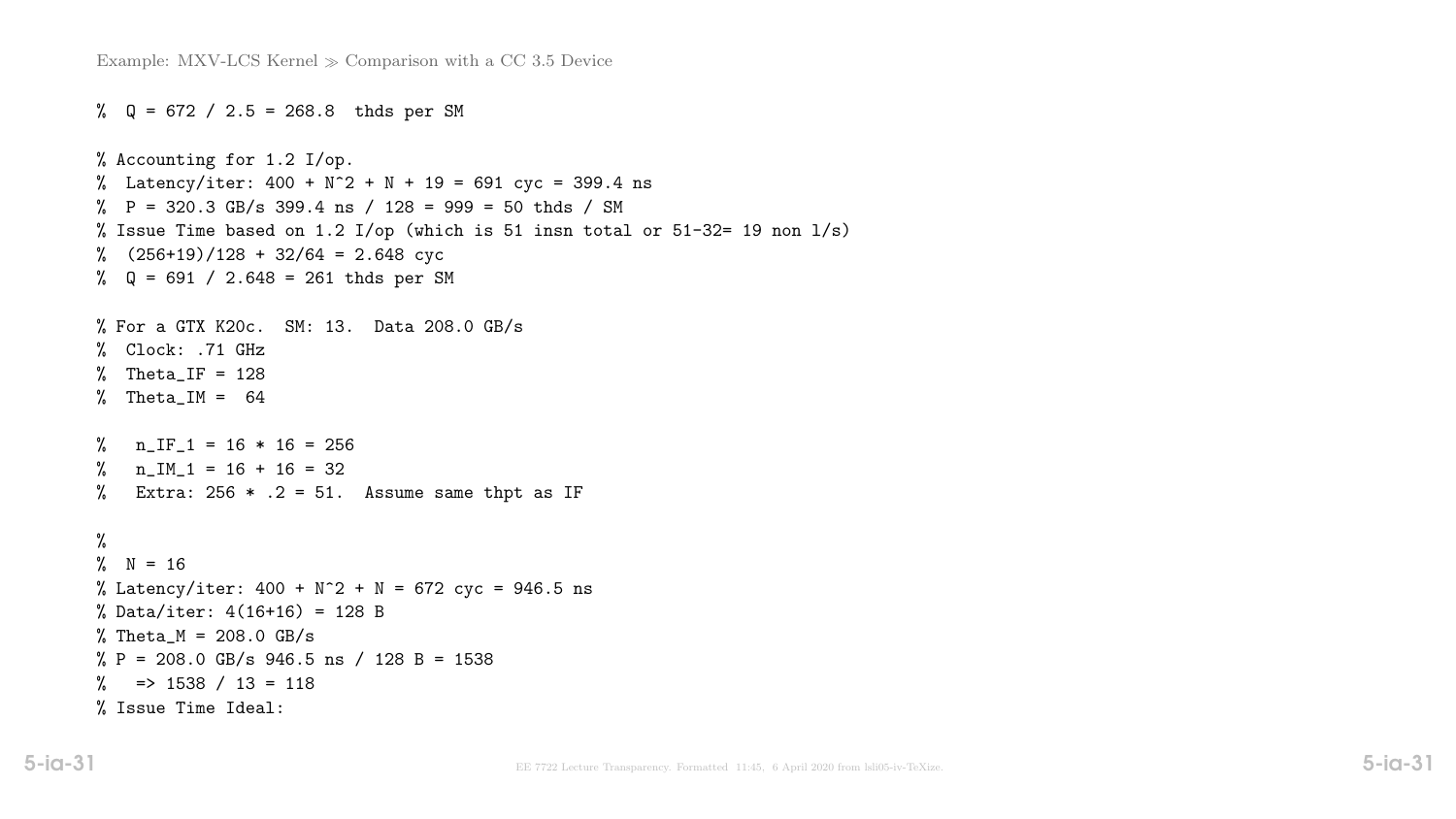Example: MXV-LCS Kernel  $\gg$  Comparison with a CC 3.5 Device

% 256/128 + 32 / 64 = 2.5 cyc % Q = 672 / 2.5 = 268.8 thds per SM % Issue Time based on 1.2 I/op % (256+51)/128 + 32/64 = 2.898 cyc

% Q = 672 / 2.898 = 231.8 thds per SM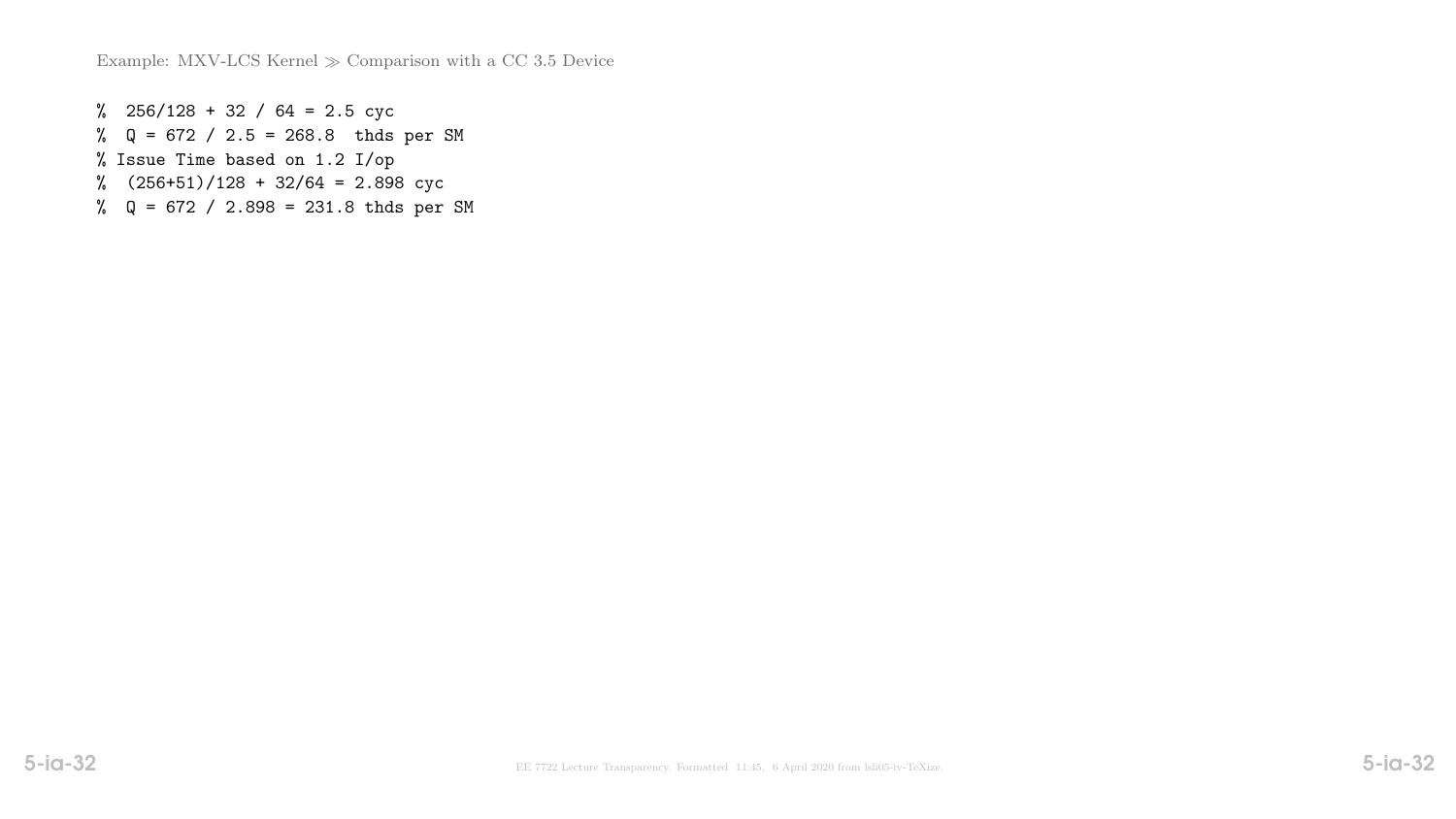```
Hand-Analyze a Less Efficient Matrix/Vector Kernel (MXV-(LC)*S)
```
Note:  $MXV-(LC)*S \rightarrow \text{Matrix} \times \text{Vector: Load}, \text{Compute}, \text{Load}, \text{Compute}, \cdots, \text{Load}, \text{Compute}, \text{Store}.$ 

```
__global__ void mxv o lbuf() {
 const int tid = threadIdx.x + blockIdx.x * blockDim.x, num_threads = blockDim.x * gridDim.x;
 for ( int h=tid; h<d_app.num_vecs; h += num_threads ) {
     Elt_Type vout[M];
     for ( int r=0; r<M; r++ ) vout[r] = 0;
     for ( int c=0; c<N; c++ ) {
         const Elt_Type vin = d_app.d_in[ h * N + c ];
         for ( int r=0; r<M; r++ ) vout[r] += d_app.matrix[r][c] * vin;
       }
     for ( int r=0; r<M; r++ ) d_app.d_out[ h * M + r ] = vout[ r ];
   }}
```
Assume (unrealistically) that compiler does not schedule (rearrange) instructions.

Difference with MXV-LCS (from previous example):

An input vector component is loaded and used immediately ...

. . . rather than loading all in local space and then using them.

This exposes load latency (a bad thing)...

. . . but reduces the number of registers needed per thread (a good thing?).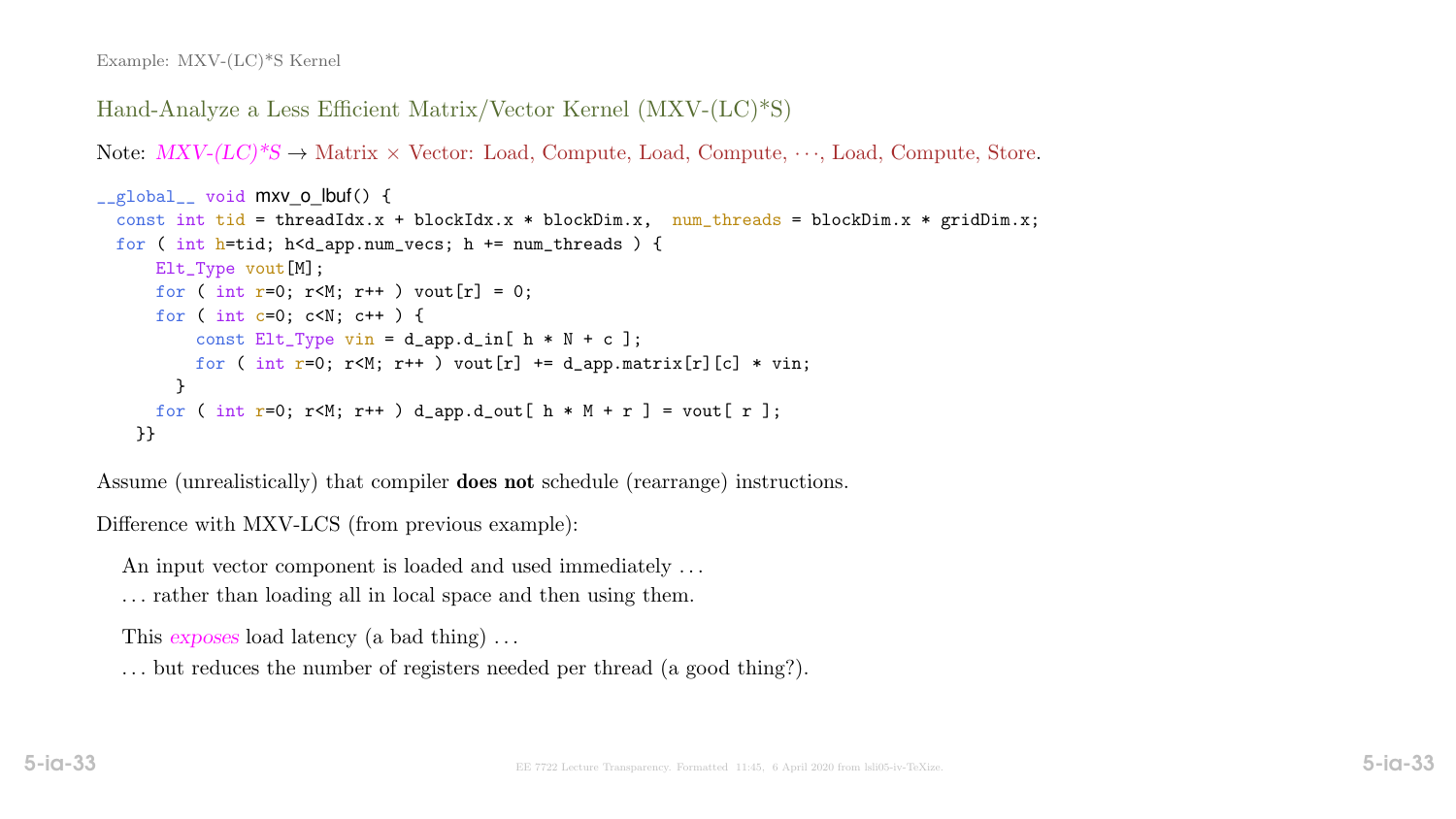Example: MXV- $(LC)*S$  Kernel  $\gg$  Goals

## Goals

Find the minimum number of threads based on data and instruction bandwidth.

We expect that more threads will be needed.

Compare analysis with measured results from a GTX 1080 (CC 6.1).

Determine if savings in number of registers makes up for need for more threads.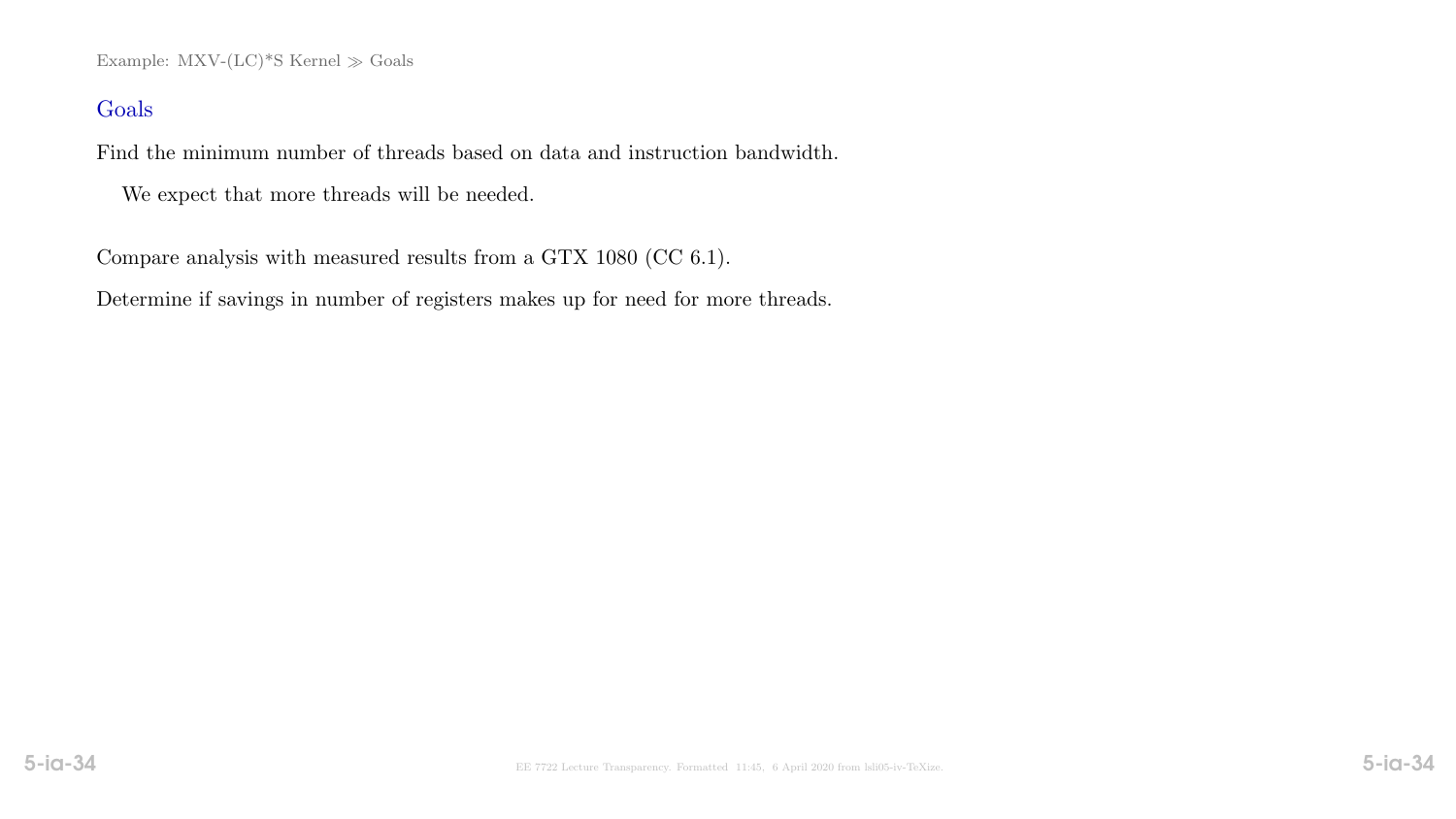Example: MXV- $(LC)^*S$  Kernel  $\gg$  Device Characteristics

## Device Characteristics

- Use  $L_M = 400$  cyc for the latency of a load that misses all caches.
- Use  $L_2 = 200$  cyc for the latency of a load that hits the level 2 cache.
- Use  $L_F = 6$  cyc for instruction latency of non-memory instructions.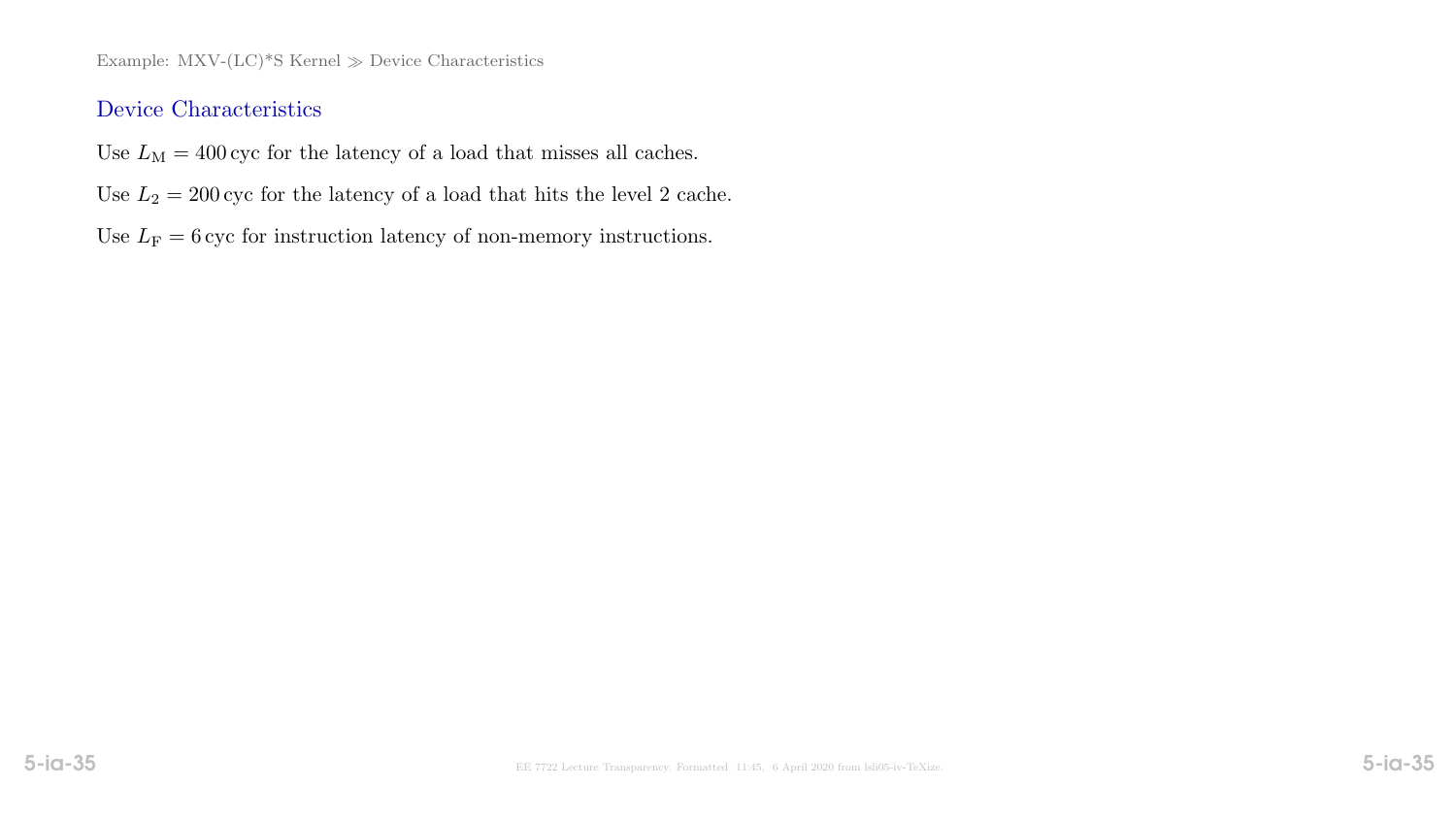## Interaction with Level 2 Cache

The CUDA C code loads an element and uses it in M FMADD instructions, then loads the next element, etc. Using an element size of 4 bytes and a request or line size of 32 bytes, we would expect that  $\frac{1}{8}$  of the loads would miss the L2 cache and  $\frac{7}{8}$  would hit.

W0: [L ] F F .... F [L ] F F .... F !--- L\_m ----> ! -- M -----> !--- L\_2 ----> ! -- M -----> ! <-- One occurrence -----> ! <-- 1st of 7 occur.-- --> ! <------------ First of N occurrences ------------------------->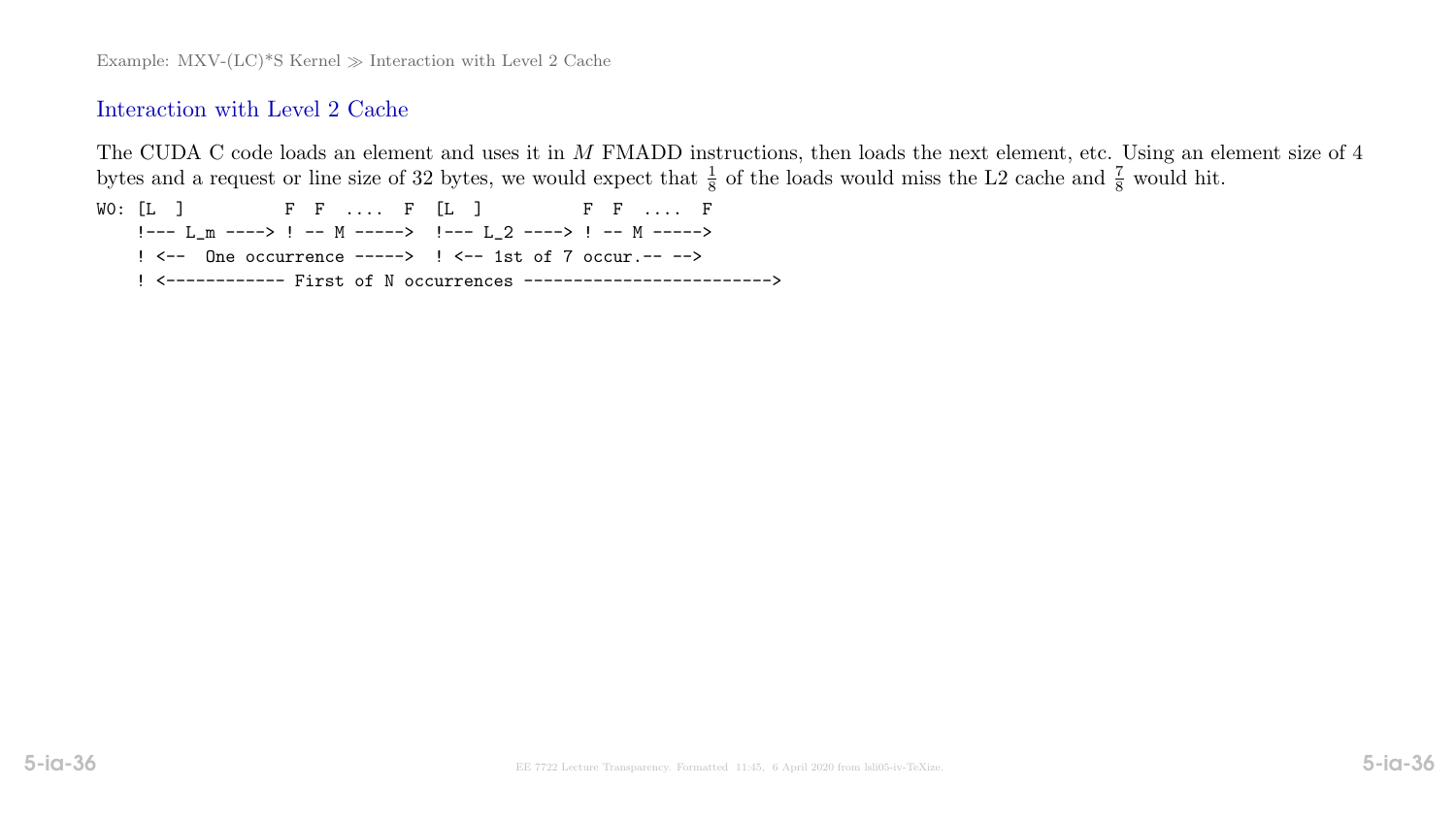Example: MXV- $(LC)^*S$  Kernel  $\gg$  Interval Time

# Interval Time

The time for an iteration accounting for the loads and FMAs would be

$$
L_{\iota}(K_{1}) = [L_{\mathcal{M}} + M + (L_{2} + M) + \cdots + (L_{2} + M)] + [L_{\mathcal{M}} + \cdots
$$
  
=  $\frac{1}{8} N L_{\mathcal{M}} + \frac{7}{8} N L_{2} + N M.$ 

Assuming that the stores issue at one per cycle the total iteration time is

$$
L_{\iota}(K_1) = \frac{1}{8} N L_{\rm M} + \frac{7}{8} N L_2 + NM + M.
$$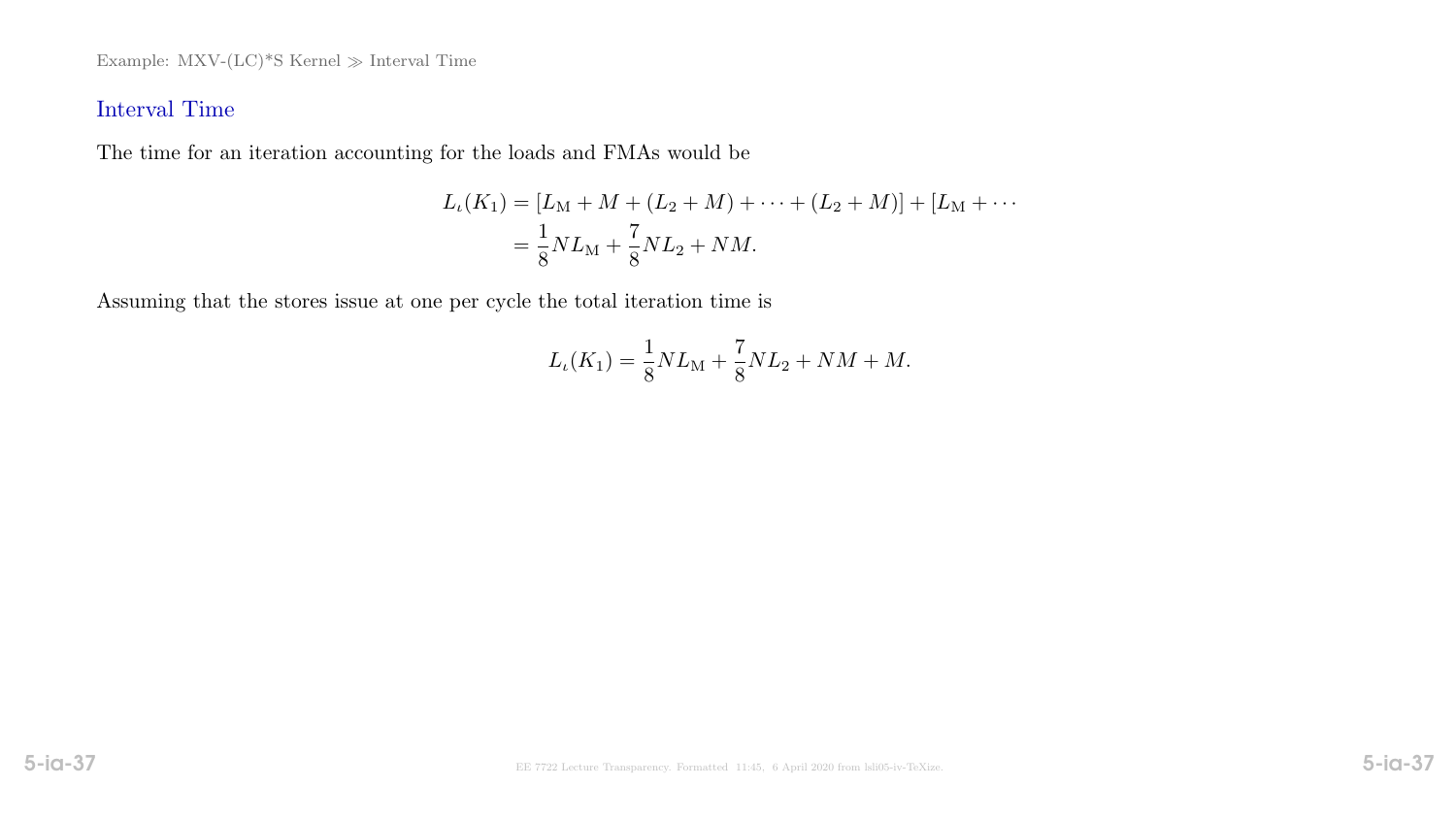# Data Use Limits

The expressions for the amount of data and issue time are the same as those used in the MXV-LCS example. Considering square matrices  $N = M$ :

$$
P = \Theta_M \frac{\left(\frac{1}{8}NL_M + \frac{7}{8}NL_2 + N^2 + N\right) \csc}{8N \, \text{B}}
$$
  
=  $\Theta_M \frac{\left(\frac{1}{8}L_M + \frac{7}{8}L_2 + N + 1\right) \csc}{8 \, \text{B}}$   
= 320.8 GB/s  $\frac{\left(\frac{1}{8}400 + \frac{7}{8}200 + 16 + 1\right) \csc}{8 \, \text{B}}$   
= 5609.4

This works out to 280 threads or 8 warps per SM.

That's substantially more but still easily attainable. That means the compiler can conserve per-thread registers. That doesn't save per-block registers because more threads per block are needed.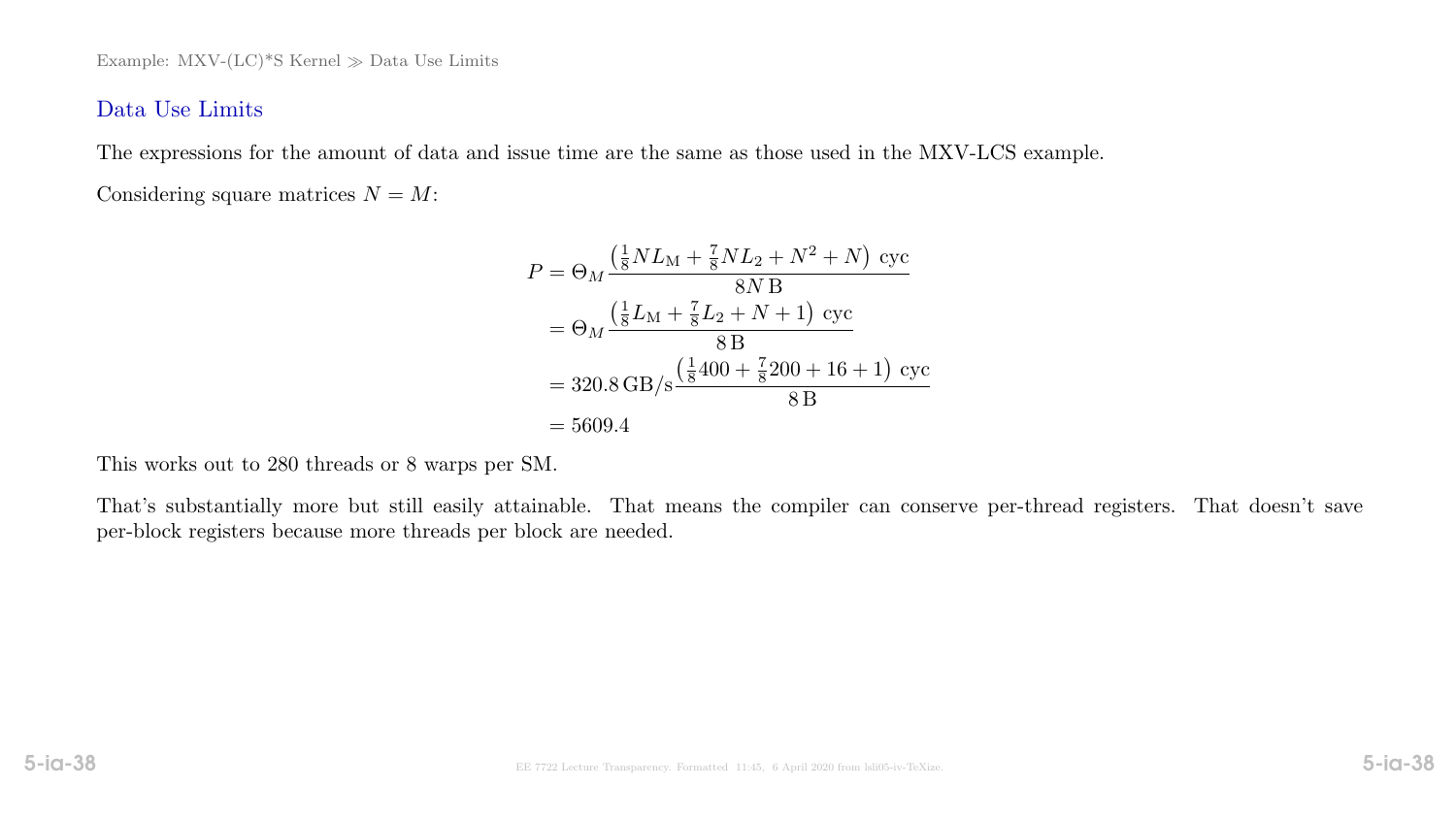Example: mxv\_o\_per\_thd

Difference with  $\text{MXV-}(\text{LC})^*$ S:

```
Each matrix/vector multiplication performed by M threads.
```

```
__global__ void mxv o per_thd() {
  const int tid = threadIdx.x + blockIdx.x * blockDim.x, num_threads = blockDim.x * gridDim.x;
  const int start = tid / M; // First vector number computed by this thread.
  const int r = \text{tid } % M; // Vector element computed by this thread.
  for ( int h=start; h<d_app.num_vecs; h += num_threads / M ) {
      Elt_T ype vout = 0;
      for ( int c=0; c<N; c++ ) vout += d_app.matrix[r][c] * d_app.d_in[ h * N + c ];
      d_app.d_out [h * M + r] = vout;
}}
```
Goals:

Show the number of threads needed as expressions.

Compare with measured values for a GTX 1080 CC 6.1 GPU.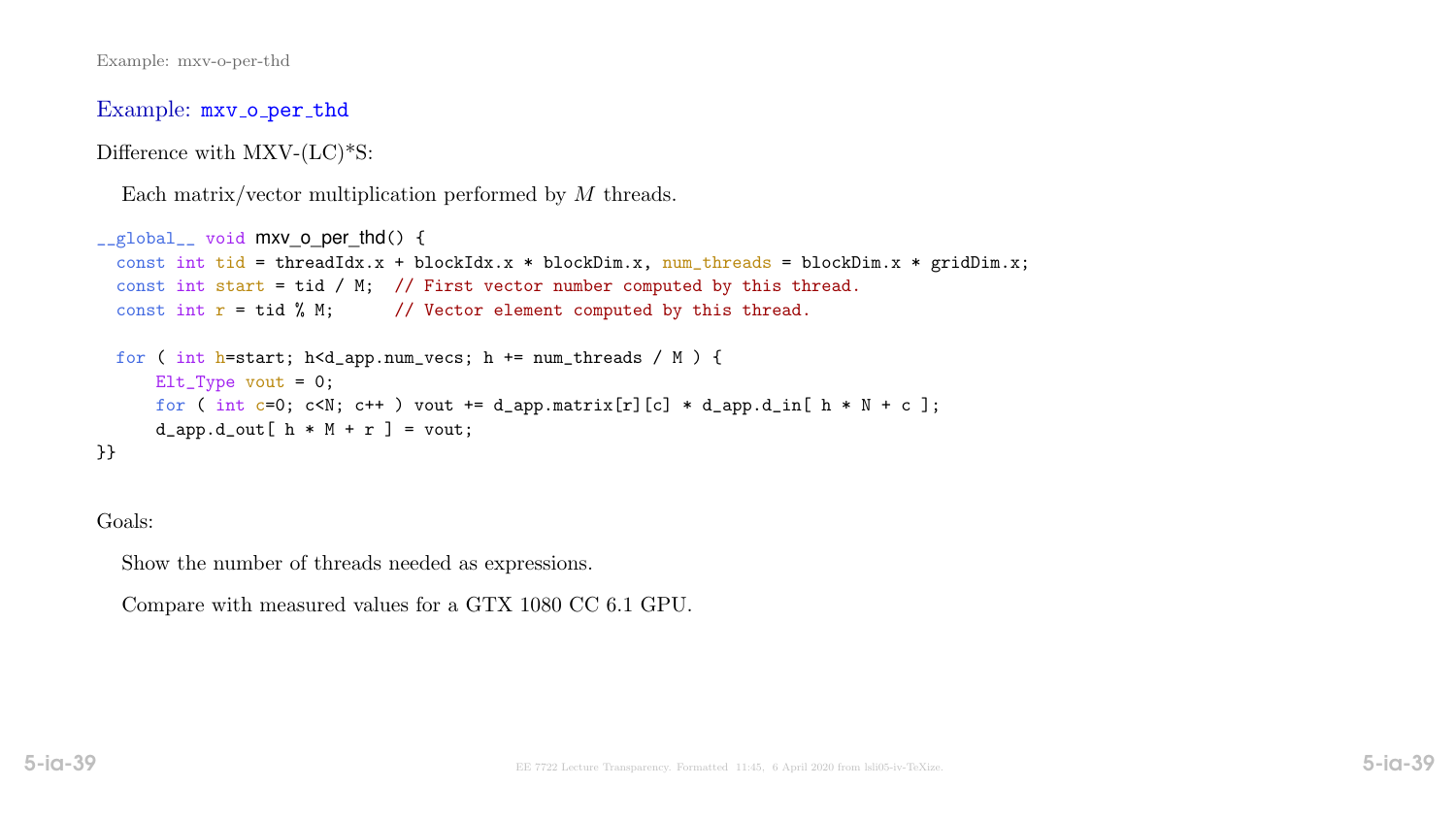Example:  $mxy$ -o-per-thd  $\gg$  Interval Latency

### Interval Latency

Consider an iteration of the h loop:

```
Elt_Type vout = 0;
for ( int c=0; c<N; c++ ) vout += d_app.matrix[r][c] * d_app.d_in[ h * N + c ];
d_app.d_out [h * M + r] = vout;
```
Assuming that the c loop is unrolled, there will be N loads followed by N FMA instructions. Notice that the N FMA instructions are dependent on each other (since they are adding to  $\text{vout}$ ), so the iteration latency includes the load latency plus N FMA latencies, and one issue time for the store:

$$
L_{\iota} = L_{\rm M} + NL_{\rm F} + 1.
$$